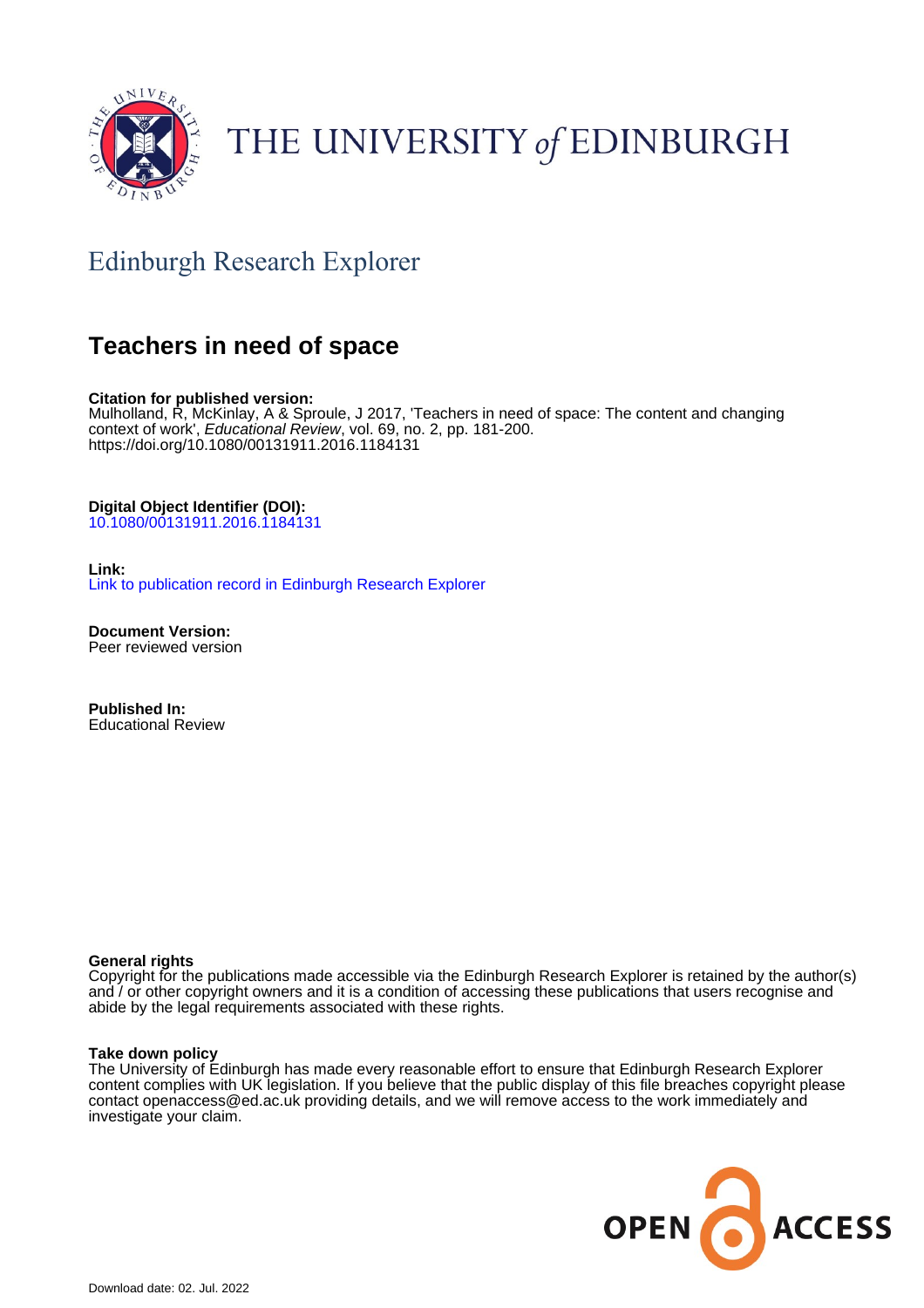Teachers in Need of Space: The Content and Changing Context of Work

To further understand differential perceptions of work and well-being this paper considers the influence of gender and years in current role (YCR). We surveyed 399 secondary school teachers (Class Teachers *n*-185; Middle Managers *n*-175 and Senior Managers *n*-38) from the central belt of Scotland. Sixty-six per cent of middle managers reported work as very stressful and 63 per cent of this group reported a significant change in their well-being. No gender differences were observed within this study however aspects of the content (e.g., "workload") and context (e.g., "changing demands") of work presented as significant occupational hazards for class teachers and middle managers with >10YCR. Middle managers were the only group concerned with "low staff morale" and we would suggest the *consequences* of change and a lack of time. On the basis of our findings and, in light of debates centring on teacher well-being, quality retention, high quality educational provision, we would argue that these teachers' with >10YCR, are in need of the physical and emotional space to reflect on and make sense of the changing context of work before they reach a point where their well-being is compromised.. This space could be created by increasing weekly non-teaching time, restructuring the school day and/or providing sabbaticals that enable teachers' to focus exclusively on their professional learning. This would of course incur a financial cost but we would argue that this would be but a small price to pay.

Key words: Teachers, Stress, Content and Context of Work, Well-Being.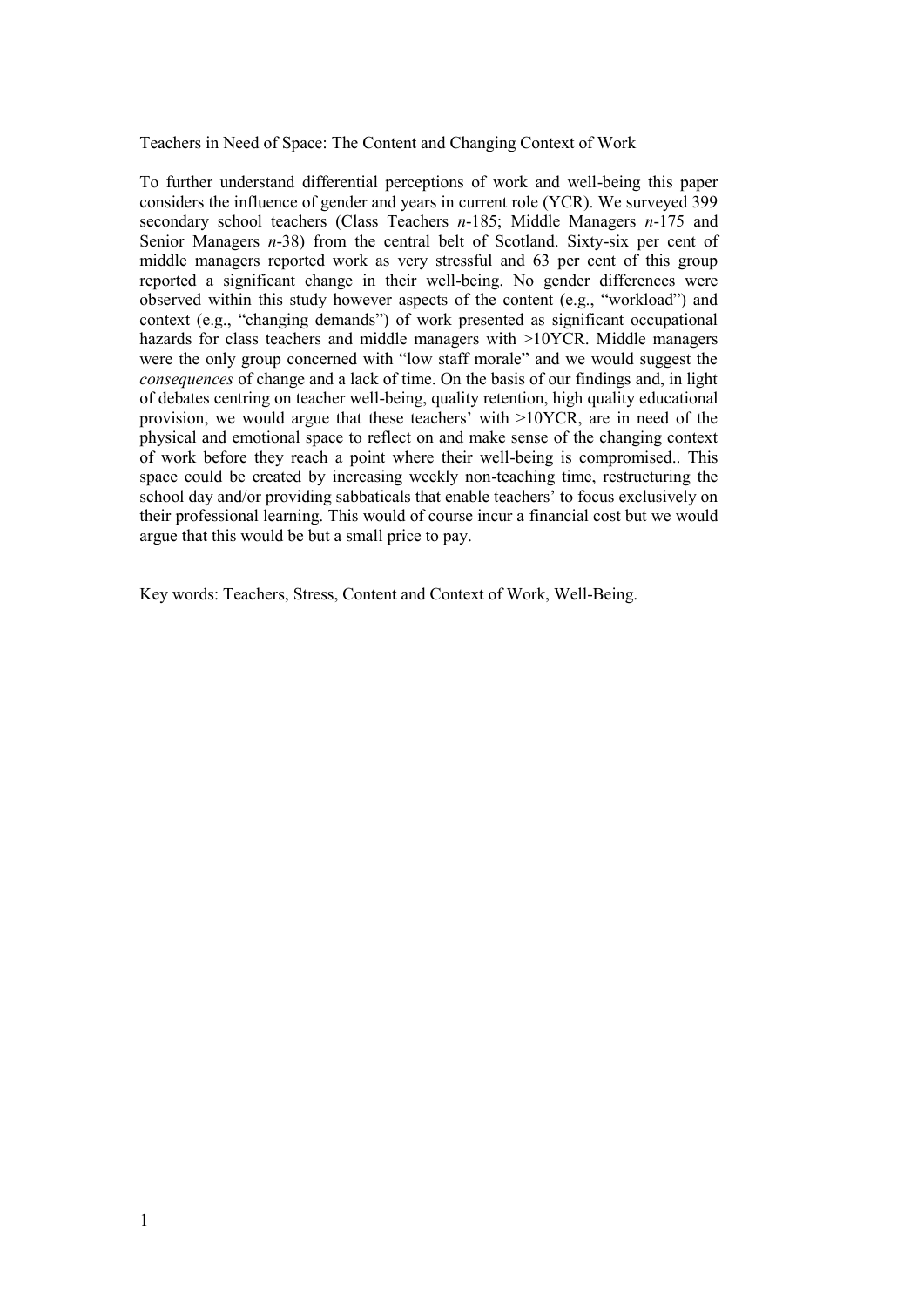#### *Introduction*

In spite of conflicting accounts of the prevalence of 'work stress', pertaining to the profession of teaching, this phenomena is recognised as a worldwide concern (Kourmousi, Darviri, Varvogli and Alexopoulos, 2015; Zurlo, Pes and Seigrist, 2010). Research has consistently demonstrated that the work of teachers bears many of the hallmarks of a very stressful occupation (e.g., Carton and Fruchart, 2014; Flock, Goldberg, Pinger, Bonus and Davidson; 2013, Kyriacou, 2001). Indeed, a range of studies have reported that around one-third of teachers routinely perceive work as a significant source of stress (e.g., Brown, Ralph and Brember, 2002; van Dick and Wagner, 2001). More recently, 50 and 60 per cent of teachers within the Irish (Kerr, Breen, Delaney, Kelly and Miller, 2011) and Scottish (Porter, 2014) context respectively have reported work as 'very' to 'extremely' stressful. However, Jarvis (2003) would argue that a consensual or general belief that the profession is stressful could be explained by social representation theory. What this might mean is that although we perceive our work as stressful at a general level, this might simply be due to a collective perception and or indeed pre-conception and not necessarily borne out by our actual lived experiences of work.

#### *Work Stress*

Although our understanding of *work stress* has evolved over the last six decades it remains an intangible entity (Cosgrove, 2000). The study reported here aligns itself with Bartholomew, Ntoumanis, Cuevos and Lonsdale's (2014) definition of work stress as 'an adverse reaction to excessive pressures placed upon employees in the work context' (p. 102). What we know is that, high levels of work stress are associated with psychological distress (Chaplain, 2008) and, that teachers under stress have higher rates of absenteeism (Kourmousi et al., 2015; Richards, 2012),experience a decline in their professional performance (Wiley, 2000) and, subsequently suffer from low self-esteem and reduced levels of motivation (Flock et al., 2013). In the long term, ongoing exposure to work stress can lead to burnout, disillusionment and in addition impact on teacher self-efficacy and pupil learning (Chan, Chen and Chong,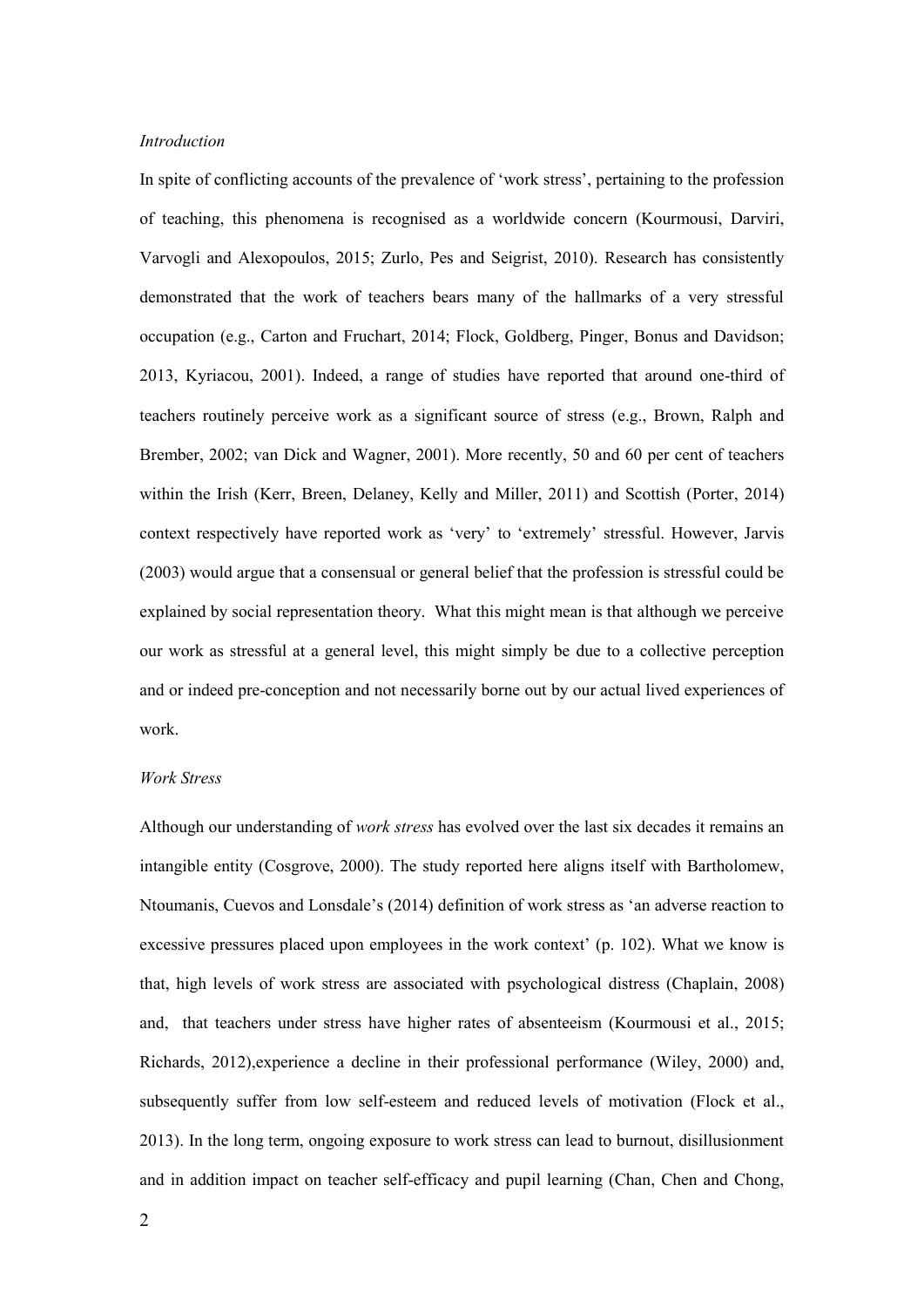2010; Skaalvik and Skaalvik, 2010). Moreover, it has been suggested that teachers' stress related ill health and subsequent absences may also impact on the workload and stress of their colleagues (Bartholomew et al., 2014). Consequently the concept of work stress pertaining to the lives of teachers must remain high on our agendas if we hope to address global concerns regarding teacher attrition (Beltman, Mansfield & Price, 2011). More importantly, Gu and Day (2007) would argue that our focus should not simply centre on retaining teachers in the profession but on ''quality retention'' (p. 1314). This would be epitomized by teachers who can , no matter what stage they are at in their career (Mansfield, Beltman, Broadley & Weatherby-Fell, 2016), effectively sustain their commitment to teaching in the face of inherent challenges and change (Day, Edwards, Griffith & Qing, 2011). Some would argue that early career teachers (< 5 years in post) are especially vulnerable (Gallant and Riley, 2014) as they make the transition into and through the early years of teaching.

While it is indisputable that work stress can have a deleterious effect on individual teacher well-being and indeed retention and recruitment within the profession (Gold, Smith, Hopper, Herne, Tansey and Hulland, 2010) it is argued that exposure to work demands (i.e., pressures) is not the main antecedent of work stress (Griffith, Steptoe and Cropley, 1999). Furthermore, it is suggested that even when demands appear to be the same for all teachers, within a specific context, it is entirely possible that they will perceive these differently (Montgomery and Rupp, 2005). Based on the role of perception in the stress process, this study is underpinned by the transactional model of stress which recognizes individuals as active agents who respond too, influence and, are influenced by their environment (Mark and Smith, 2011; Travers and Cooper, 1996). The hallmark of this model is the belief that experiences of work related stress would be dependent on the transactions between person and environment (Lazarus and Folkman, 1984) More importantly it is argued that experiences of stress are contingent on the individual's appraisal of whether that are able to cope with work demands (McCarthy, Lambert and Reiser 2014). We therefore, recognize work stress as subjective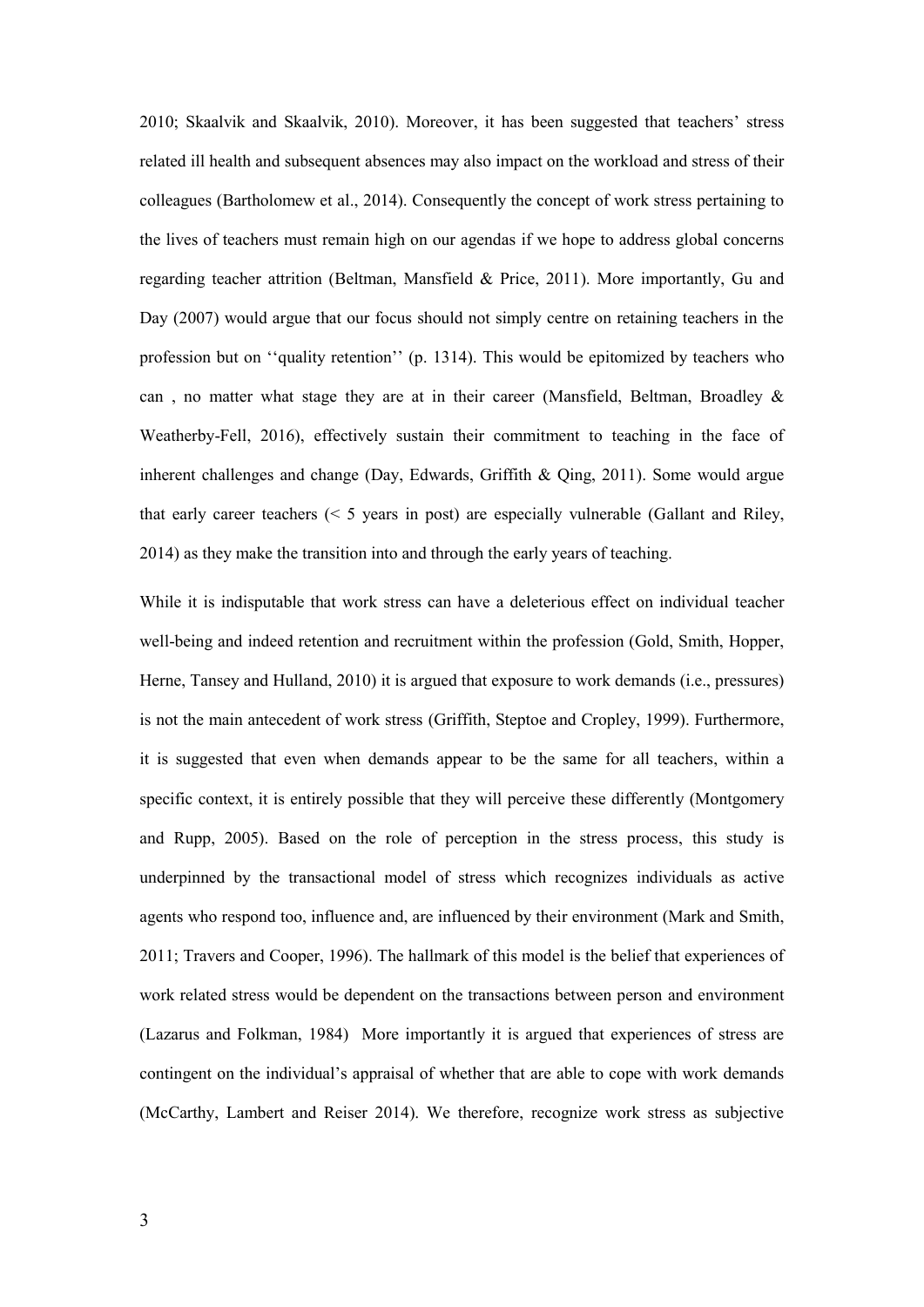(Brown, Ralph & Brember, 2002) and, comprising a cognitive and emotional component (Mackay, Cousins, Kelly, Lee and McCaig, 2004).

In effect, work stress could be epitomized as the 'physical and emotional response that occurs due to the perception of a mismatch between the conditions and requirements of the job and the abilities, resources and needs of the individual' (Kourmousi et al., 2015:8). In the context of the study reported here, it is suggested that aspects of work could present as potential 'stressors'. When the individual teacher appraises themselves as ill-equipped to cope with such stressors, this would impact on them at an emotional level. Consequently, their experience of work which could manifest itself at a physical/physiological (Quick, Quick, Nelson and Hurrell, 1997) and/or psychological level (Jones and Bright, 2001). In such circumstances individual well-being could be compromised. Interestingly, research which has explored teacher stress, seems to suggest a link between organizational health and individual well-being (Hart, Wearing, Conn, Carter and Dingle, 2000, p.211) Notably, within the U.K the notion of organizational health and concerns about the emotional and physical cost of work stress (Gyllensten and Palmer, 2005) resulted in the Health and Safety Executive (HSE) developing a framework of Management Standards (2004-2009) with the specific aim of enabling organizations to tackle work related stress ( Hart et al, 2000, p116). Six key aspects of work were identified as contributing to stress-related health issues if not managed well, within the workplace (Cousins, Mackay, Clarke, Kelly, Kelly and McCaig, 2004). These six dimensions of work have been conceptualized as "occupational hazards" (Palmer, Cooper and Thomas, 2004) and relate broadly to the *content* (i.e., demands, control & support) and *context* of work (i.e., relationships, role & change) (Kerr, McHugh and McCrory, 2009: 579). While this depiction of the potential occupational hazards are useful, it is argued here, that any attempt to explore teachers' perceptions of work stress must consider the intersection between these dimensions of work and Kyriacou's (2001) assertion that:

> *"…* there are differences in the main sources of stress between countries, based on the precise characteristics of national educational systems, the precise circumstances of teachers and schools in those countries and the prevailing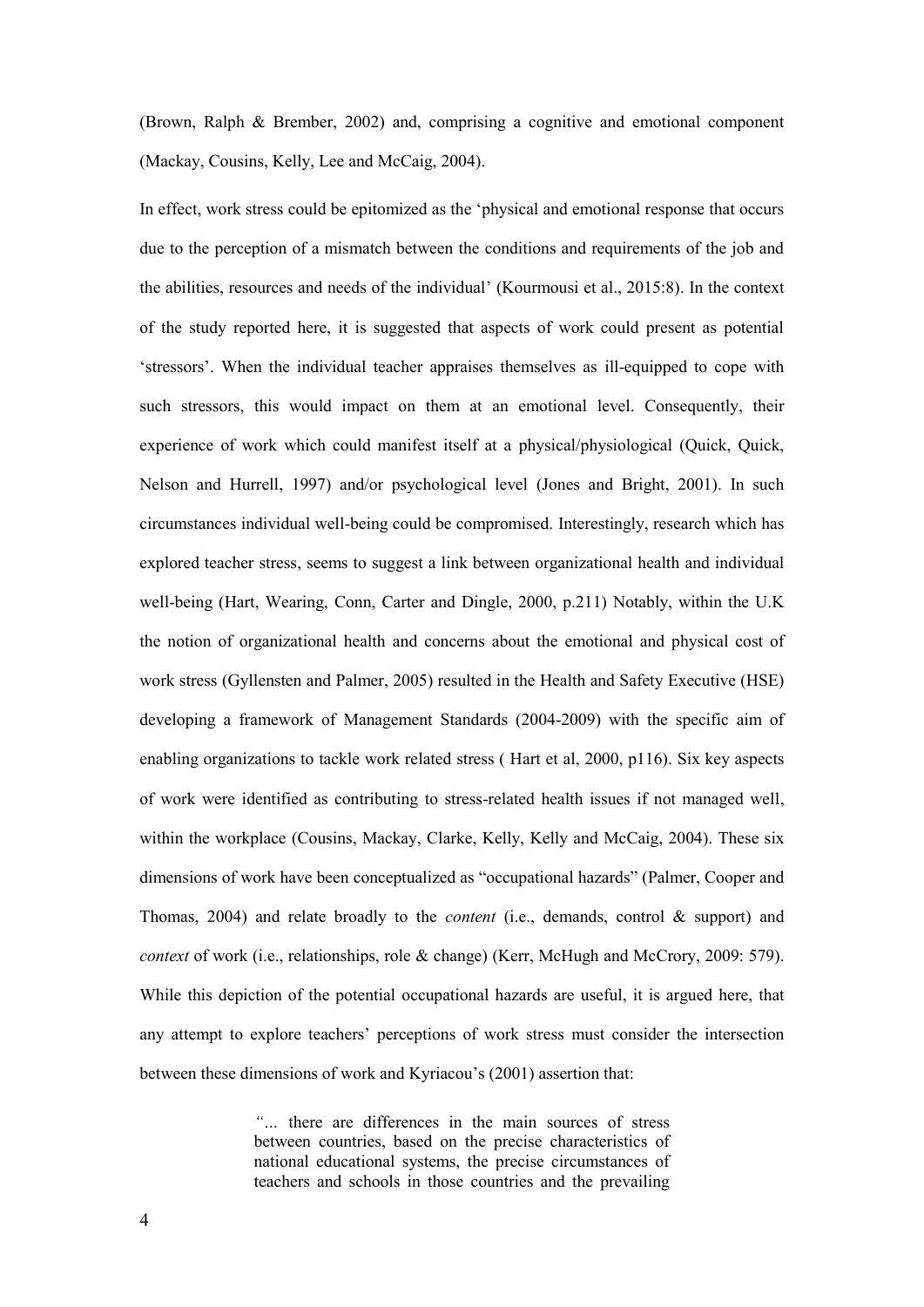attitudes and values regarding teachers and schools held in society as a whole" ( $p.30$ ).

#### *Occupational Hazards*

Occupational hazards purported to be generic to the work of teachers include "workload", "indiscipline", "pupil motivation", "time pressure", "relationships with colleagues", "role overload' , "role conflict" (e.g. Kyriacou, 2001; Guiglemi and Tatrow, 1998; Nixon et al, 2011) and inadequate support from school management (Devos, Dupriez and Paquay, 2012). We could argue that these hazards simply epitomize the normal demands of teaching and in reality, these are but potential hazards, which may (or may not) be elevated to chronic inherent stressors as a consequence of our engagement with historical and indeed contemporary discourses pertaining to work stress and teacher well-being. We would argue like others, that the nature of our experiences (Carton and Fruchart, 2014) within teaching and often our gender (e.g., Chaplain, 2008; Gyllensten and Palmer, 2005) may shape our perceptions of work. However, we do concur with Jarvis's (2003) assertion that we must consider how a 'consensual belief' that teaching is stressful, could influence the outcome of our research. At the same time we must acknowledge that if teachers' perceive a continuous stream of different aspect of work as stressful on a daily basis, as opposed to a one off stressful event, this will impact more on their well-being (Larzarus & Folkman, 1984; Thoits, 2010). Previously, within the UK, Travers and Cooper (1996) cited "classroom discipline" as a significant source of stress for teachers but cautioned that causes of stress will vary from one teacher to another. While Griffith et al., (1999) study which comprised over 700 Primary and Secondary Schools within South London, identified "work pressures" and "student misbehaviour" as the main sources of stress for teachers they also highlighted the role of coping in our perception of work stress. Fifteen years later, an extensive survey conducted by Teacher Assurance (2013) highlighted similar 'stressors' to those previously identified by Travers and Cooper in 1996 (e.g., "low social statuses" ; "lack of parental support" ; "work overload" and "poor status").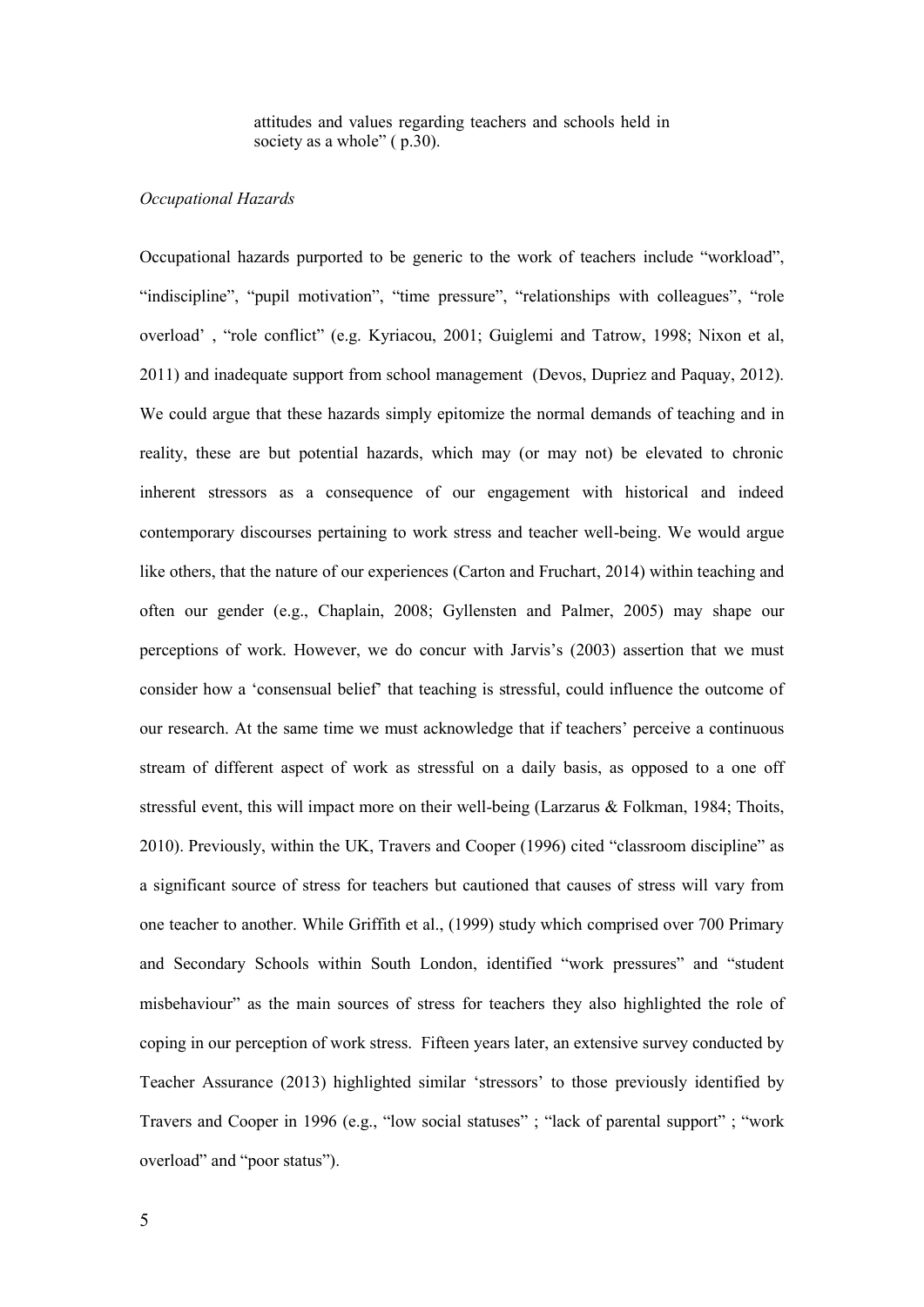Within the Scottish context, a familiar picture has unfolded over time (e.g., Wilson, 2002; Porter, 2014). When Munn, Johnstone and Sharp (2004) compared teachers' perceptions of "indiscipline" across three time frames  $(1992, 1996 \& 2004)$  it was noted that, within the secondary school context, more teachers had experienced a greater number and range of potentially disruptive "behaviours" (p. 65), not just within their own classrooms but, also around their schools in general. It has been suggested that disruptive behavior can be highly stressful, especially for female teachers in general (Chaplain, 2008) and, because it challenges teachers' sense of control and efficacy (Boyle, Baglioni, Flaioni and Brown, 1995). We know that the demands of "workload" in particular of "change" (e.g., Johnstone and Munn, 1993) have long been and indeed continue to be of concern to teachers within the Scottish context (Porter, 2014). Currently, a study conducted by Porter (*n* - 6,987) for the Education Institute Scotland (EIS) highlights aspects of the content and context of work as sources of stress within the Scottish context: "workload", "excessive paperwork", "issues with management / leadership" and "number and speed of changes". In addition to intrinsic stressors (Jarvis, 2003) such as "workload" organisational factors (e.g. "political/educational climate") and systemic factors (e.g. "constant change), are also believed to impact on levels of work stress in teaching (e.g., Chaplain, 2008; Hart et al., 2000; Jennings and Kennedy, 1996).

#### Change

While change in education brings with it many opportunities and challenges it can also precipitate a sense of insecurity (Fullan, 2002; Zach and Inglis, 2013). This is especially important within the context of the study reported here, as Pickard (2003) would argue that since the industrial disputes of the 1980s, which were fueled by teachers' concerns about pay, conditions and indeed professional status, change has been a constant in Scottish education. Lennon (2003) further suggests that 'since 1996 secondary schools in Scotland have had to deal with change on an unprecedented scale' (p.418). In the early 1990s policies such as 'Curriculum and Assessment- a Policy for the 90s' (Scottish Education Department , 1987) heralded the beginning of far reaching changes in the nature and delivery of a 'common'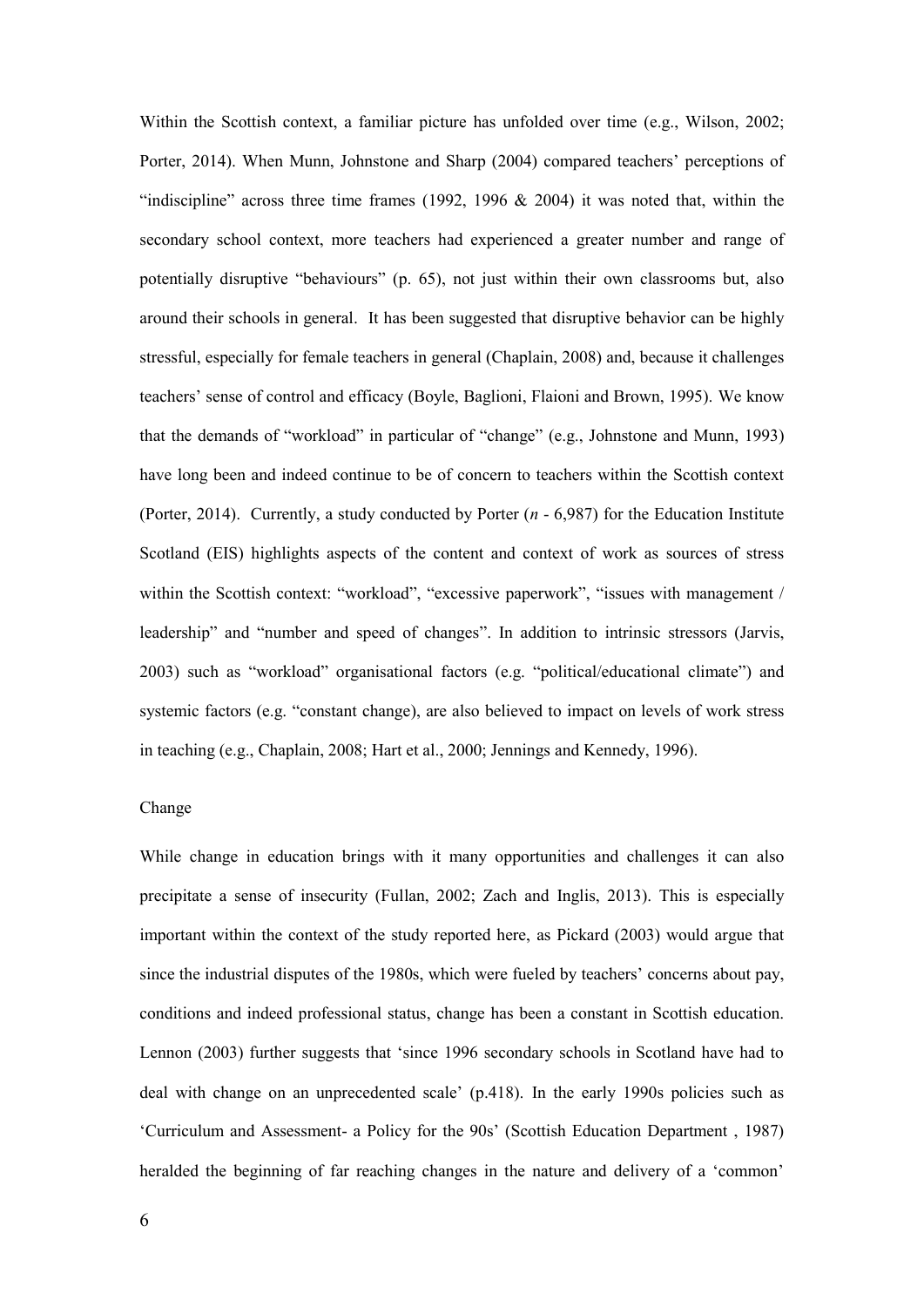curriculum within Scottish Schools (Swann and Brown, 1997). Against this backdrop of change the reestablishment of the Scottish Parliament in 1999 resulted in the Scottish Government and the Minister for Education having devolved responsibility for educational policy (O'Brien and Christie, 2008). Subsequently, national priorities for education (e.g, achievement and attainment; inclusion and equality; learning for life: Humes, 2003, pp77-8) were approved by the Scottish Parliament. The implementation of subsequent policies pertaining to e.g., inclusion and equality (Standards in Scotland's Schools Act, Scottish Government, 2000) saw an increase in the number of pupils with additional support needs being included in mainstream schools. Teachers were charged with introducing and developing new curricular and pedagogical practices, raising attainment in addition to providing on campus support for the young people who were at risk of exclusion and pupils with additional support needs. Raising attainment while meeting the national priority of providing an inclusive /equitable education would certainly hold challenges for local education authorities, schools and teachers. In addition, Scottish teachers entered into a phase of radical restructuring of the profession when an agreement over teachers' terms and conditions culminated in the publication of *A Teaching Profession for the 21st Century* (Scottish Executive, 2001) which outlined the conditions and expectations considered integral to ensuring a revitalized and re-energized profession. This report was believed to have initiated the development of the radical and ambitious 'curriculum for excellence' (CfE) within Scotland. (Donaldson, 2011). It also worth noting that the importance of all teachers having access to quality continued professional development was also raised at this time. In addition, the promotion of high quality education was seen as contingent on the quality of the teaching profession and of its leadership, key points reiterated ten years on by Donaldson's (2011) review of teacher education in Scotland. While the study we report here took place prior to the imminent enactment of the CfE, participants would have been in immersed in the many debates that surrounded this initiative. A recent evaluation of the early impact of Teaching Scotland's Future (Ipsos Mori Scotland, 2016) reports a significant shift in the culture of career long professional learning (CLPL) but does confirm that the further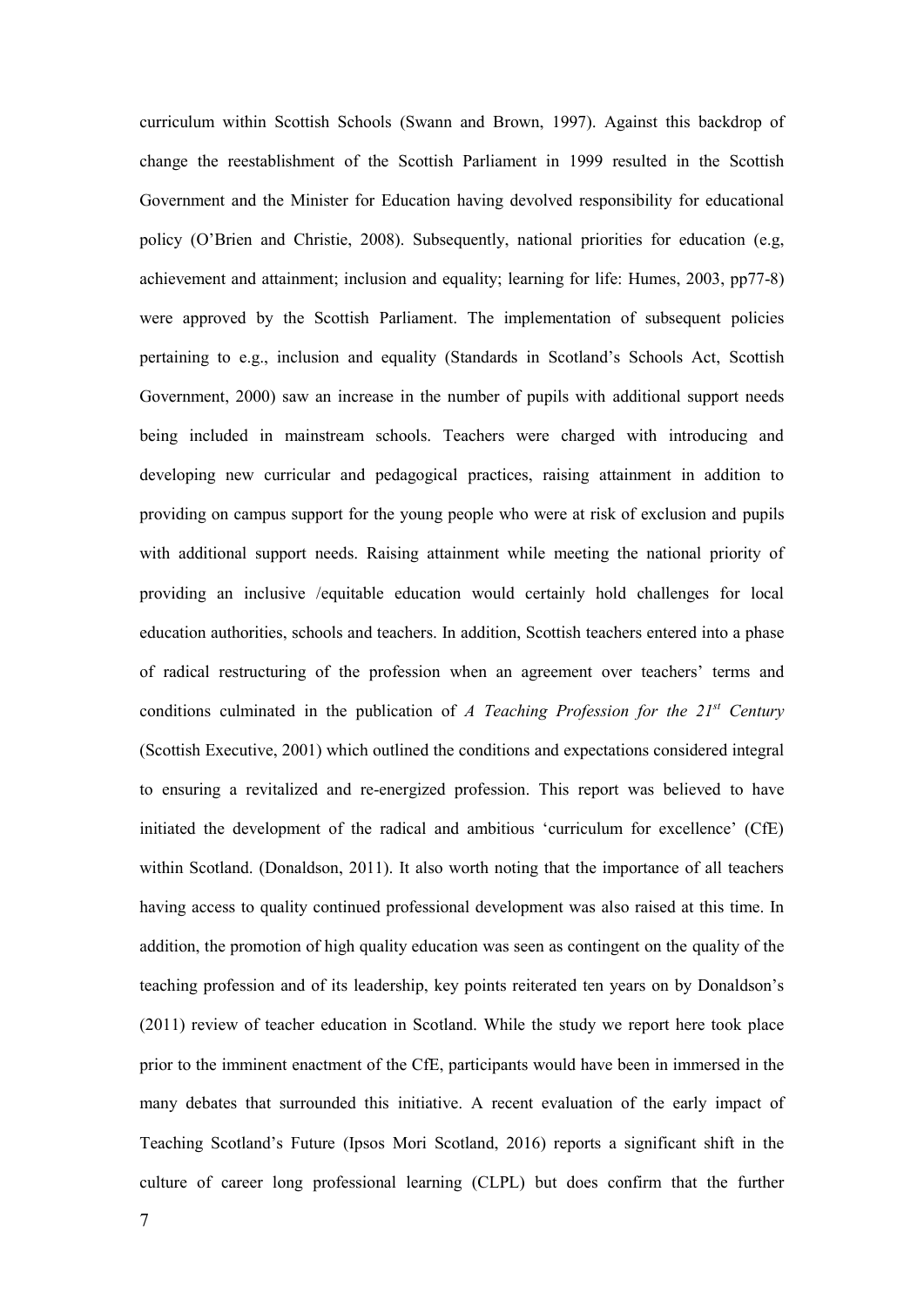development of professional networks and increased access to quality resources could enhance professional learning. It is suggested that a lack of supply teachers in general and the actual number of national priorities that schools and teachers are currently engaging with, is impacting on how they engage with CCPL.

While others have suggested that change within education in Scotland has been less radical and, at a slower pace than in England (Hulme, Buamfield, Livingstone and Menter, 2009), we recognize that change can also affect how teachers *feel* about their work (Day and Kington, 2008). In such times of change, individuals will respond differently (Hargreaves, 2005) and how they cope with the challenges of change will play a key role in their perceptions of work in general and indeed, their responses to potential occupational hazards (Griffith et al, 1999). We know that our response to change can be shaped by age, what stage of our career we have reached (Hargreaves, 2005) and Kyriacou (2001) would argue our precise circumstances. For example, within the Scottish context (2000) Hall et al., concluded that 79 per cent (*n*- 3,000),) of teachers with >15 years of teaching experience (YTE), reported a perceived (but not actual) increase in workload as a consequence of recent changes. Four years on from this study Dunlop & MacDonald (2004) reported that 44 per cent of teachers within the Scottish context, rated teaching as 'very' to 'extremely' stressful' while 90 per cent reported an increase in work related stress over the last five years (1998-2003). A significant association was also observed between YTE and the belief that there was a link between work stress and general health.

While it could be argued that the Scottish education system is rather unique in that it 'has always had its own separate and distinctive education system within the United Kingdom' (O'Brien and Christie, 2008. p. 147), the literature would suggest that these teachers' experiences of work related stress and indeed educational change, may not be so different from that of their colleagues south of the border (e.g., Teacher Assurance , 2013) or in developed countries across the world (e.g., Chan et al., 2010; Ferguson et al., 2012). However, to add further context, it is important to note that the study reported here was

8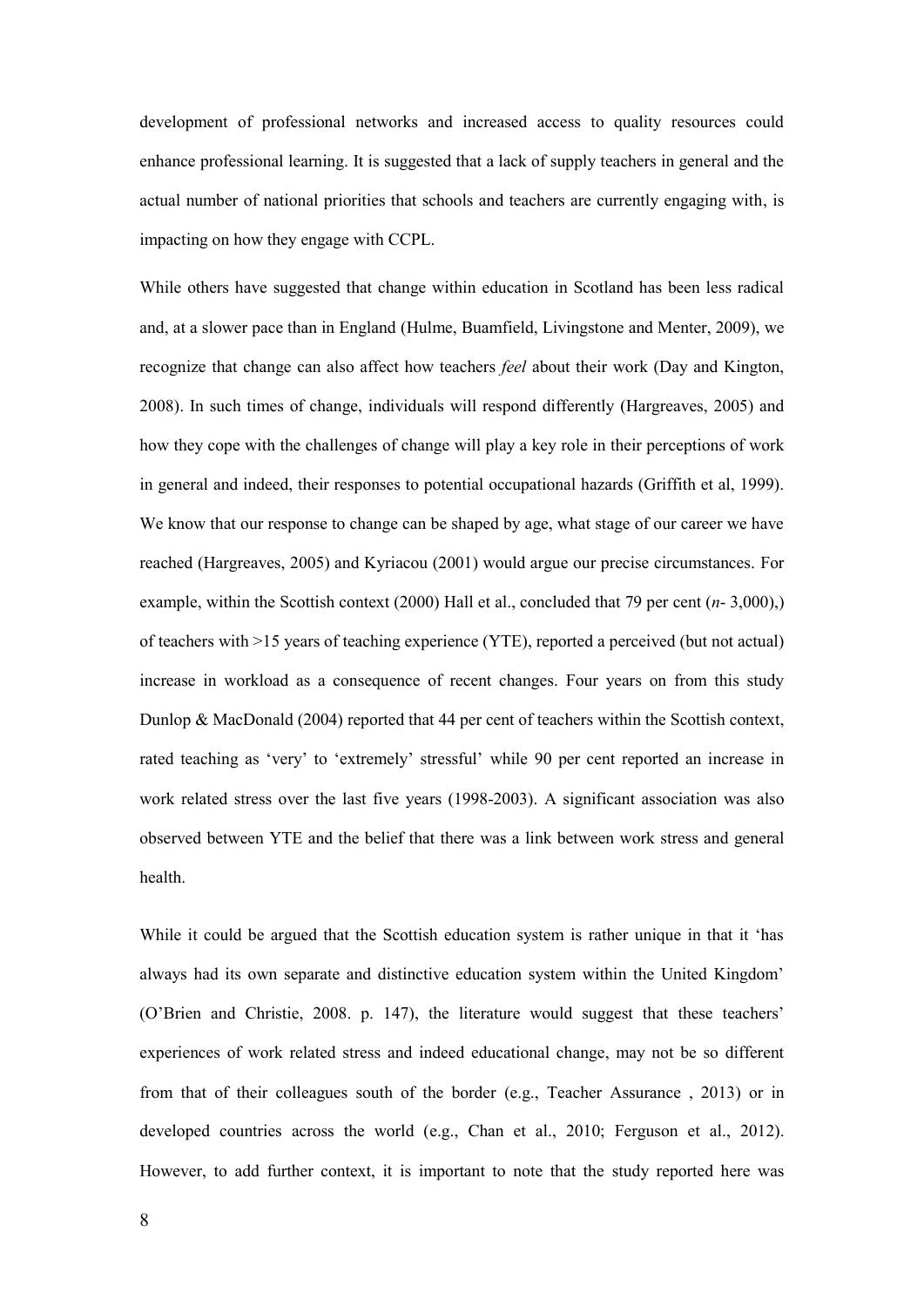concluded six years after Dunlop & MacDonald's (2004) study. At this point schools and teachers across Scotland were grappling with the imminent introduction of a new 3-18 curriculum, namely the curriculum for excellence (CfE) heralded as a 'landmark development in Scottish education' (Priestley and Humes, 2010: 365). Notably, the vision for the CfE, placed teachers centre stage as developers of curriculum and as agents of change (Priestley, Biesta and Robinson, 2014).

#### The Present Research

Previously we identified significant differences in perceptions of work in relation to the teaching 'role' held by participants within the secondary school context. We concluded that these differences could be explained by the degree of quantitative and qualitative overload experienced by middle managers as they balanced teaching and management responsibilities (Author et al., 2013). To further understand these findings and, with a view to adding to the existing literature, we now consider the extent to which 'gender' and 'experience' may further explain these differences. However, rather than simply look at experience in terms of years of teaching experience (Dunlop and MacDonald, 2004), we are specifically interested in how long teachers had been in their current role (YCR) at the time of this study. While we did not formally utilise the HSE Management Standards Tool (Kerr et al., 2009; Palmer et al., 2004) this framework enabled us bring teachers' 'insider' views of their precise circumstances within this Scottish context, to the forefront. The following research questions are addressed within this paper:

**Research Question 1**: To what extent (if at all) do secondary school teachers who hold different teaching roles generally perceive work as stressful?

**Research Question 2**: To what extent can perceptions of subjective well-being, reported by teachers who hold different roles, be explained by gender and years in current role?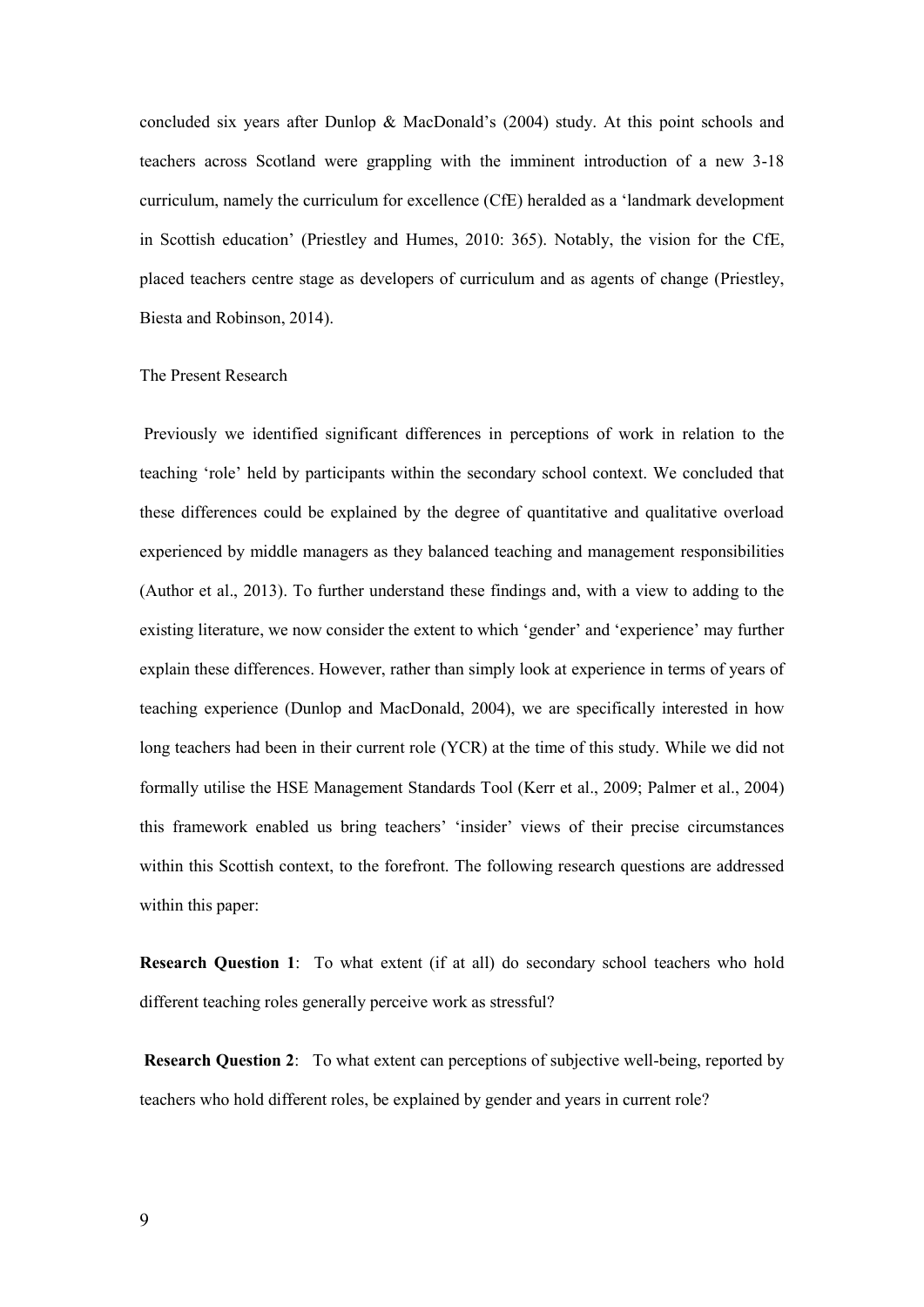**Research Question 3:** How can we best understand participants' perceptions of work and well-being?

#### Procedure

Prior to conducting the study ethical approval was secured from the School of Education's ethics committee, and all participants completed informed consent forms, which assured anonymity. Survey-questionnaires were issued to all participating schools and collected one week later by the researcher at a prearranged time.

#### *Participants*

A representative sample of urban, suburban, and rural secondary schools  $(n = 18)$  in Scotland volunteered to participate in this study, and from these schools, 399 teachers (243 females, 156 males) aged 23-63 (Mean 44 years, 73 per cent (n-293) aged >40) responded to a survey questionnaire (response rate 68 per cent). The sample population was representative of the age/gender profile of Scottish teachers and schools within the secondary context (e.g., Wilson, 2002).The sample comprised 399 secondary school teachers (243 females and 156 males) from the central belt of Scotland (Class Teachers *n*-185; Middle Managers *n*-175 and Senior Managers *n*-38). A greater proportion of class teachers (67 per cent) were female however a gender balance was evident within the middle and senior manager groups (See Table 1). Twenty-three (n-42) and 51 per cent (n-94) of class teachers had <5YTE and >15YTE. Around 81and 90 per cent of middle managers (n-142) and senior managers (n-34) respectively had been teaching for  $>15$  years. Forty-six and 66 per cent of class teachers (n-85) and senior managers (n-25) had been in their current role between one to five years. While 29 and 47 per cent of middle managers had been in their current role from one to five years (*n-* 51) and >10 years (*n*-82) respectively.

*Insert* Table 1. Frequency Distribution (f%) within groups formed by 'teaching role' according to gender , years of teaching experience (YTE) and years in current role (YCR).

#### *The Survey Questionnaire*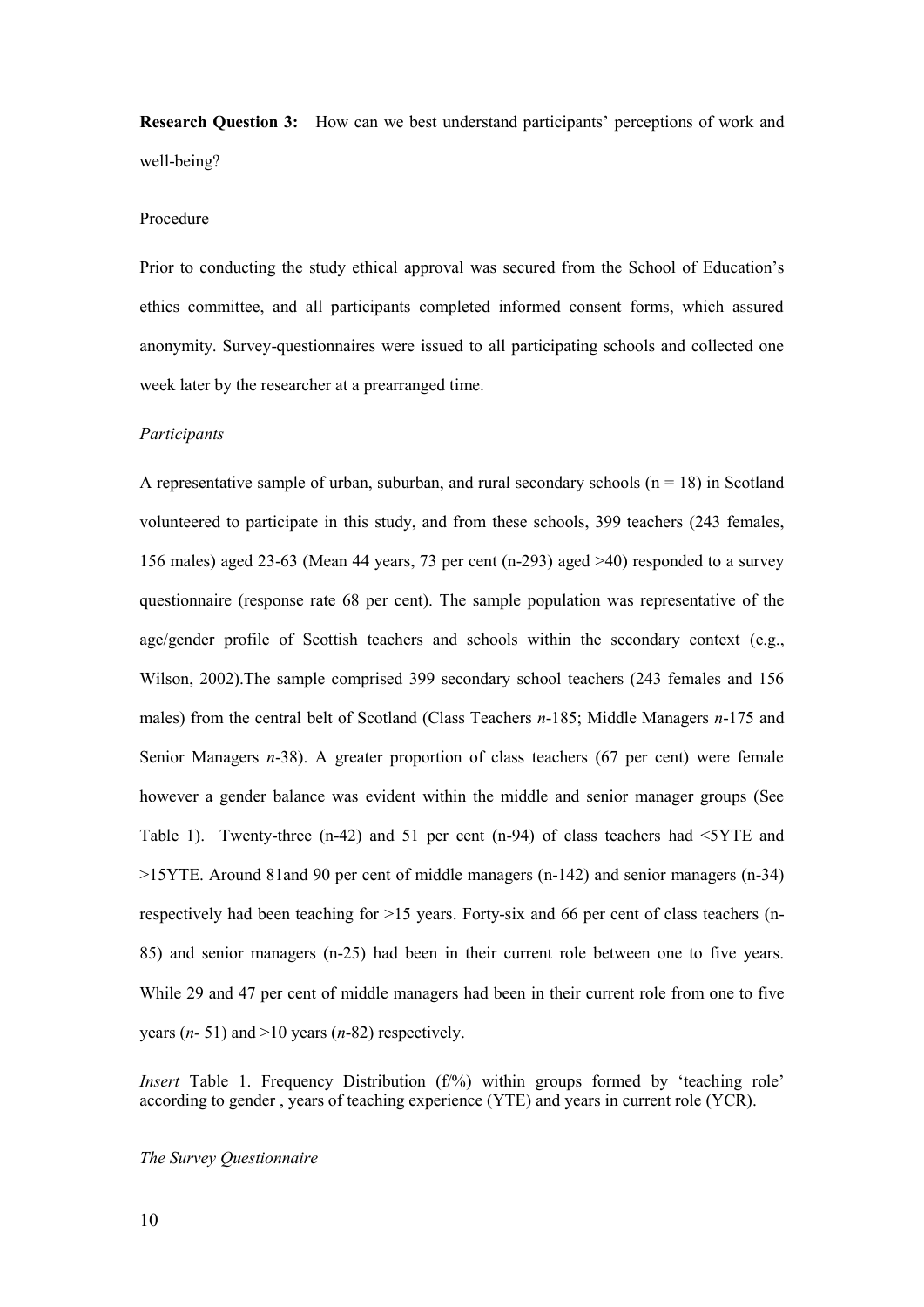At the outset we were keen to establish not simply how teachers in general perceived their work but if there were any differences apparent across the different teaching role. Therefore a single question invited participants to rate the extent to which they perceived their work as 'stressful' (GPW) ( $0 =$  not at all stressful,  $1 =$  slightly stressful;  $2 =$  quite stressful,  $3 =$  very stressful) (RQ1). The Stressors in Teaching Scale (SITS) (Author, 2009) was included to highlight which dimensions of work present as occupational hazards and to explore if teaching role, gender and /or YCR influenced perceptions of teachers' daily work life (RQ3). Participants rated the extent to which each of the 64 SITS-items such as 'assessment and marking', ' 'professionalism not respected'; 'indiscipline' and 'physical school conditions' stressed them on a daily basis (0=not at all,  $1 =$  slightly,  $2 =$  quite a lot,  $3 =$  very much so). An opportunity was provided for participants to identify any other aspects of work they deemed as stressful. However, no such items were identified at this point. Previously, a factor analysis with oblimin rotation had identified four dimensions of the SITS: Factor 1— Workload e.g., "too little time"), Factor 2—Professional Ethos (e.g., "views and opinions not respected"), Factor 3—Teaching- Learning Interface (e.g., "pupil motivation"), and Factor 4 Perceived Support (e.g., "poor course resources" (Author, 2011).

To firstly, establish the *concurrent/predictive validity* (Tolmie, Muijis and McAteer, 2011) of the general measure of work stress (GPWS) and SITS and to secondly explore the intersection between teaching role, gender, years in current role and, perceptions of subjective well-being (RQ2) this study also included the General Health Questionnaire (GHQ-30) (Goldberg, 1972). The GHQ-30, a validated measure of psychological well-being which encapsulates manifestations of "stress" invites participants to reflect on their subjective well-being (Millings-Monk, 2004) and indicate the extent to which 30 items (e.g., 'found everything getting on top of me' and 'having recurring thoughts') caused them problems in recent weeks (0- *not at all*, 1 – '*no more' than usual* 2 – '*rather more' than usual* and 3- '*very much more' than usual*). For validation purposes total GHQ-30 and SITS scores were computed for each participant (likert methods of scoring.) Subsequently, Pearson's product-moment coefficient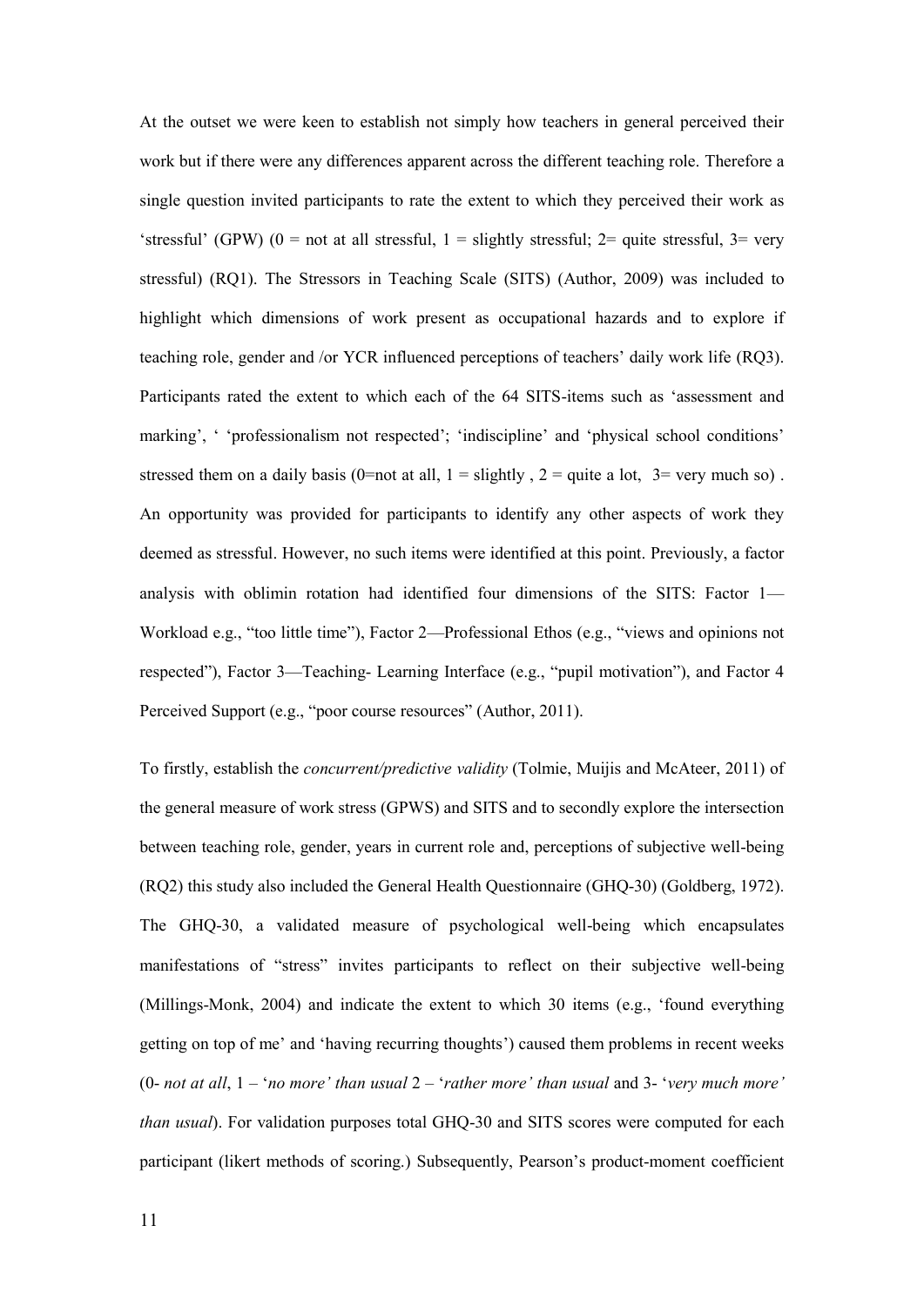identified modest positive relationships between GWPS/GHQ-30 (*r* = .38) and SITS/GHQ-30  $(r = .58)$  indicating an acceptable level of concurrent validity. Coefficients of determination were calculated and highlighted that the GPWS and SITS respectively explained 14 and 34 per cent of variance in GHQ-30 responses. Reliability of GWPS, SITS and the GHQ-30 was established by inviting a representative proportion of participants to take part in a 1-week test–retest ( $n = 40$ ; 10%). Pearson's product–moment correlations were then calculated and confirmed that measures of work stress (GWPS,  $r = 0.70$ ; SITS,  $r = 0.79$ ) and well-being (GHQ-30,  $r = .64$ ) displayed appropriate levels of reliability. In addition, a preliminary check of scale reliability served to confirm the internal consistency of SITS (alpha = .94). While, there is some debate about what alpha value is acceptable to indicate the reliability of a scale it is acknowledged that an alpha value above .7 (Field, 2005) generally suggests that the scale in question is measuring the same underlying construct which in this case is "work stress". Finally, to compare perceptions of subjective well-being across teaching role groups to what would be expected in a general population (reference, date) and, in relation to gender and YCR we adopted the binominal method (case) of scoring GHO-30 responses (0-0-1-1) to compute a mean score for participants.

#### RESULTS

#### *Perceptions of Work and Well Being*

Based on the nature of the data set, frequency/percentages were computed to ascertain the extent to which work was generally perceived as stressful (SPSS v21). With a mode of 3 on a four point scale (0-3) measures of GPW were skewed (-1.505) with 57 per cent of participants reporting work as 'very' stressful. A chi goodness-of-fit test was utilized to explore GPW responses across the groups formed by 'teaching role' (RQ1) and significant differences were observed  $(x2 (3) = 27.054, p \le 0.008)$ . We explored these findings further by computing adjusted standardized residual (ASR) scores ( $X2 = Sum (O-E)/E2$ ). An ASR score can be positive or negative and an absolute value of 2 or more indicates significant differences from the expected score (Tolmie et al, 2011). We noted that a significantly smaller proportion of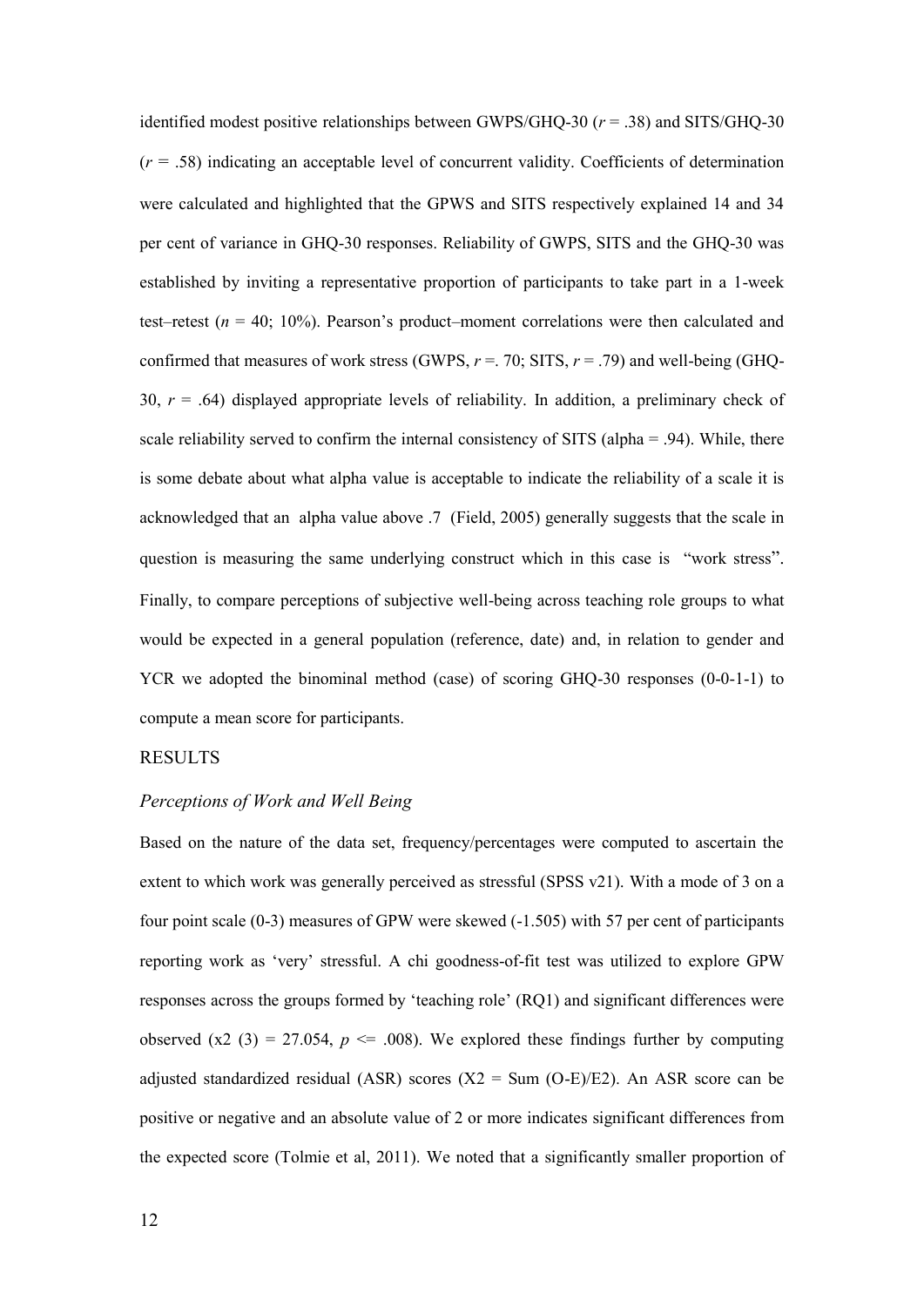teachers than expected (ASR= -4.8) generally perceived work as 'not at all' stressful, while a significantly higher proportion rated work as 'very' stressful (ASR=2.5). In effect, 47 and 51 per cent of senior managers (*n* -18) and class teachers (*n* -94) respectively reported work as 'very' stressful while 66 per cent of middle managers (*n* -116) fell into this category

Insert Figure 1 Proportion (%) of teachers according to current teaching role who generally perceive 'work' as 'not at all/slightly '  $(0/1)$  to 'very' (3) stressful.

The binominal method of scoring (0-0-1-1) the GHQ-30 was utilised to explore perceptions of subjective well-being (e.g., participant was "not at all" (0) or "no more" (0) under strain than usual, participant was "rather more" (1) or "much more" (1) under strain than usual). The group recorded a GHQ-30 mean of 9.8 (SD 8.2) (Range 5.8 (SD 5.7) - 11.3 (SD 8.5); (Skewness -.506 Kurtosis .370). A series of one way ANOVA tests highlighted significant differences in GHQ-30 mean scores across the groups formed by teaching role F  $(2,399)$  = 5.988,  $p = .003$ . Post hoc comparisons (Tukey HSD test) indicated that middle managers ( $p =$ .05) with a mean of 12.1 (SD 8.5) recorded significantly higher GHQ-30 scores than class teachers (M8.3 SD 7.7) ( $p = .009$ ) and senior managers (M6.2 SD 7.6) ( $p = .037$ ). Significant differences in GHQ-30 scores were also apparent in relation to YCR F (4,399)-3.436, *p*=.01 but not in relation gender  $(p = .989R2)$ . Notably, the highest GHQ30 scores within each group, were reported by class teachers (M10.0 SD3.8) and middle managers with >10YCR (M15.4 SD 9.4) and senior managers with <5YCR (M7.0 SD4.5) (See Figure 2).

*Insert* Figure 2. Mean GHQ-30 'case' scores recorded by each group of teachers according to years in current role (YCR)

A GHQ-30 score of 5 and above is generally used as a cut off score indicative of 'caseness' (Millings-Monk, 2004) i.e., levels of psychological morbidity within a general population normally warranting therapeutic intervention (Moffat, McConnahcie, Ross and Morrison, 2004). We know that it is usual for 30 per cent of any general population to record a 'case' score (Ho, 1996). Figure 2 in some ways highlights why we should take account of debates concerning the robustness of this cut off score in that all our groups score above 5. In light of this and, to compare our groups of teachers with a general population, we also calculated the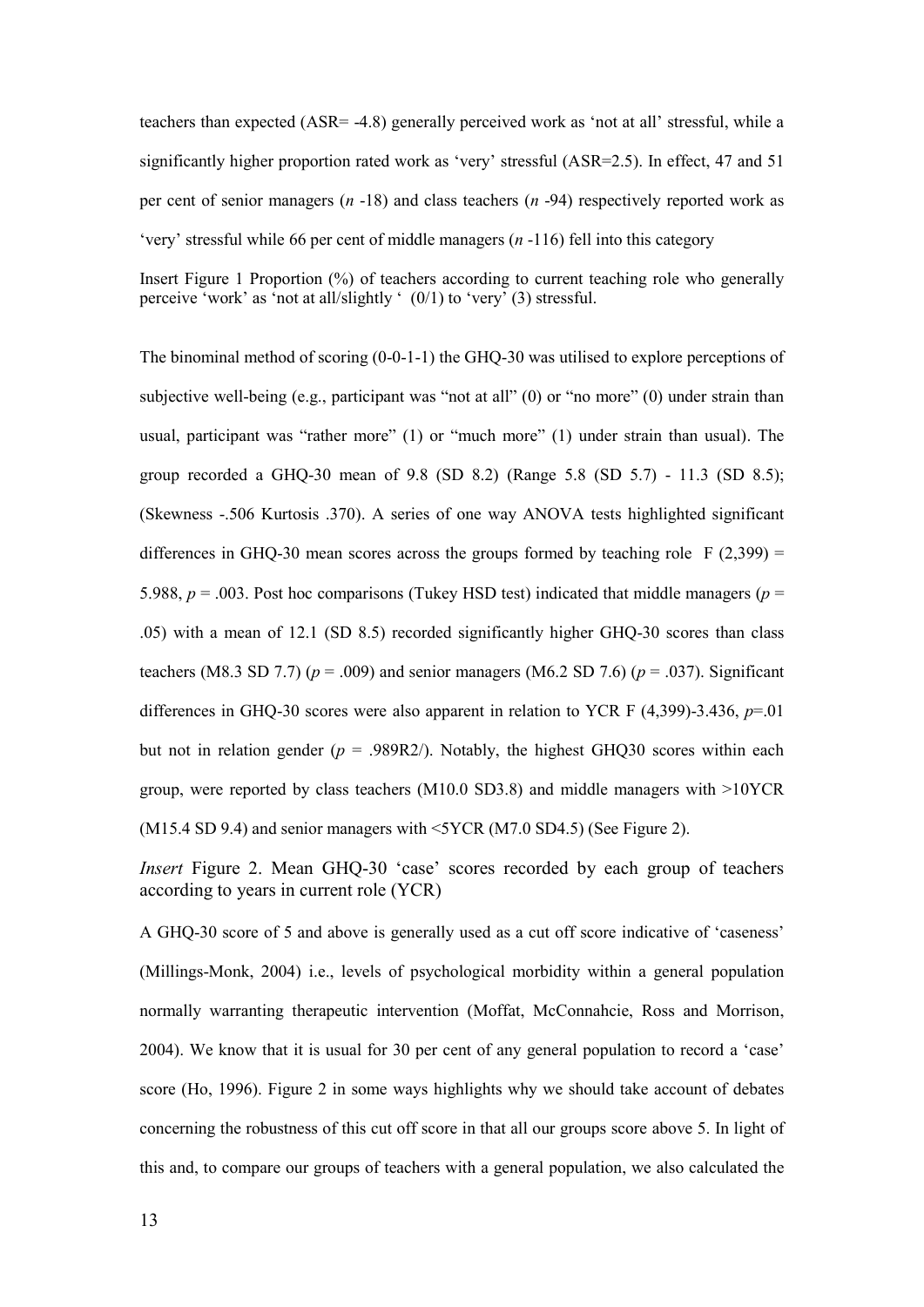proportion of class teachers, middle and senior managers recording GHQ-30 scores of 10> and 20> within the groups formed by YCR. Within each of the teaching role groups the proportion of participants recording GHQ-30 scores of  $10$  was highest in those who had  $>10$ YCR. While 14 and 16 per cent of senior managers (*n* -20) and class teachers (*n* -13) with >10YCR recorded GHQ-30 scores in excess of 10 , 63 per cent of middle managers (*n* -54) fell into this category. Of concern is the fact that 15 and 29 per cent of class teachers (*n*-28) and middle managers (*n*-24) respectively with >10YCR recorded well-being scores in excess of 20. The main issues reported by those teachers scoring  $>20$  ( $>10YCR$ ) were 'feeling much more tired than normal'; 'feeling under constant strain' and 'finding everything getting on top of me'.

#### *Perceptions of Occupational Hazards*

In an attempt to understand participants perceptions of work and well-being (RQ3) we split the data file according to teaching role and then computed SITS factors scores (F1: WL; F2: PE; F3: TLI and F4: PS) for each of the groups formed by gender and YCR. A preliminary viewing of these results clearly highlights that senior managers as a group and, class teachers with <5 YCR, recorded lower SITS Factor scores than their colleagues in every instance (See Table 2). To explore this further we conducted a series of multivariate analysis of variance (MANOVA). This was appropriate as SITS Factors were four continuous measures derived from a single scale (SITS). As is customary for this type of analysis preliminary assumption testing was conducted to check for normality, linearity, univariate and multivariate outliers (Karatzias, Power, Flemming and Lennan, 2002). No serious violations other than the fact that significant K-S scores raised some concerns about meeting the assumptions of normality. However, it could be argued that these finding are not that unusual within a relatively large sample (*n* -399) who are reporting on a subjective construct such as work stress. In such instances, the differences between the actual and trimmed mean scores can be considered a better indicator of normality (Field, 2005). As the difference in mean and trimmed mean factor scores ranged from 0.07 to 1.24 across SITS factors, it was safe to assume an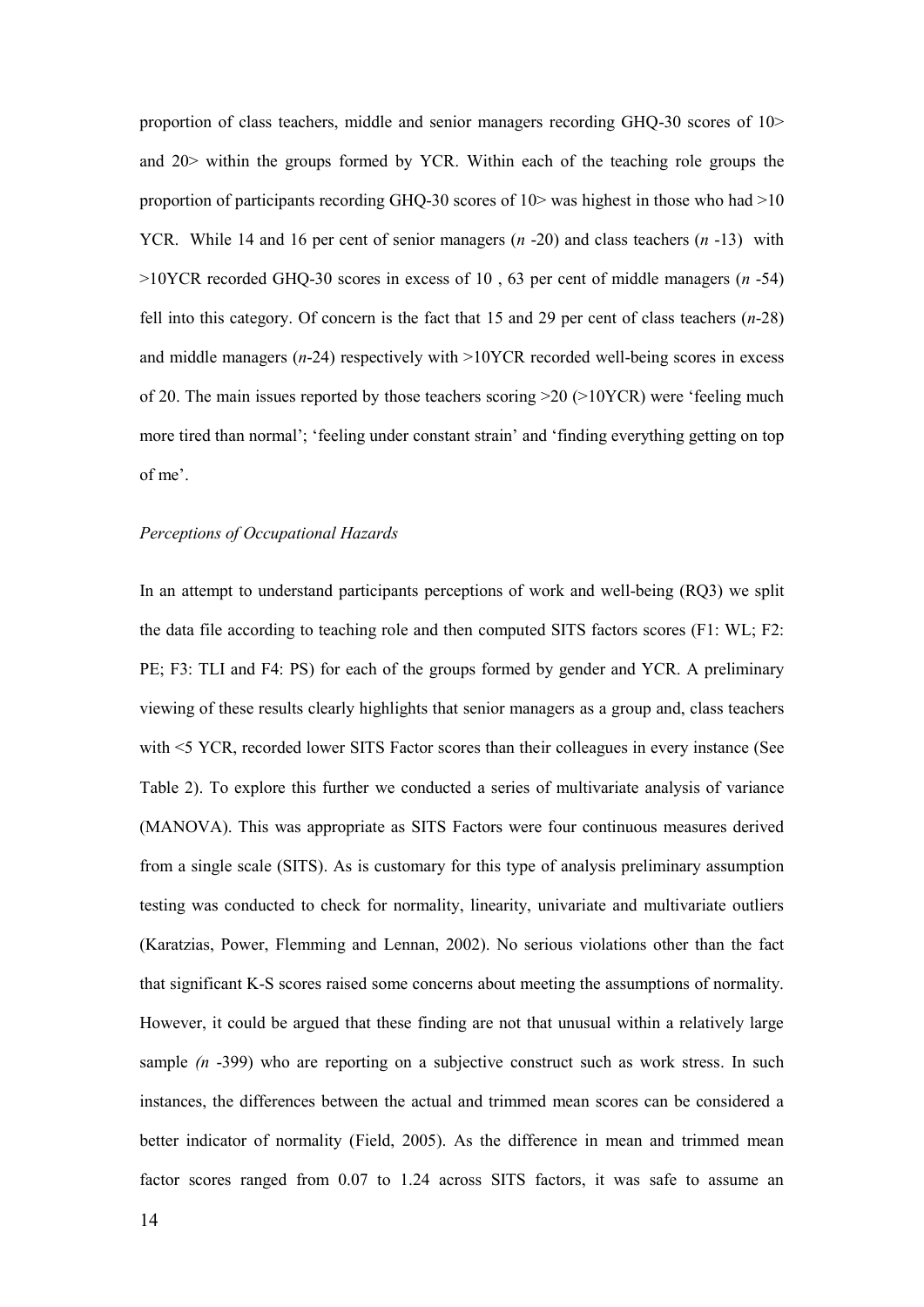acceptable level of normality and proceed with the next stage of the analysis. Statistically significant differences were observed on the combined SITS variable between groups formed by YCR F  $(4,399) = 4.001$ ,  $p = 0.001$ , Wilk's Lambda .85, partial eta squared = 0.4), but not in relation to gender ( $p = .267$ ). YCR (eta =.09) had the greatest influence on perception of F1: Workload (e.g., 'too little time').

*Insert Table 2*: Mean (SD) SITS Factors scores for teachers holding different roles according to years in current role (YCR)

Post hoc comparisons using Tukey HSD test identified that participants who had been in post for <5 years perceived all dimensions of work as significantly less stressful than their colleagues ( $p \le 0.001$ ). In relation to the intersection between teaching role and YCR (see Table 2) middle managers with >10YCR recorded the highest mean scores for SITS F1: Workload (e.g., 'inclusive education') (M44.1 SD 10.7), F2-Professional Ethos (e.g., 'low staff morale') (M22.2 SD 10.4) and F3-Teaching Learning Interface (e.g., 'indiscipline') (M27.5 SD 6.5). While class teachers with >10YCR recorded the highest mean score for F4: Perceived Support (e.g., 'lack of support from SMT' (M27.29.4). To understand these findings further we placed the aspects of work identified by class teachers (*n-55*), middle managers (*n*- 82) and senior managers (*n*- 7) with >10YCR, as stressful on a daily basis, alongside the HSE Management Standards (Kerr et al., 2009). Table 3 highlights that senior managers perceive far fewer aspect of work (3 aspects) as 'occupational hazards' than class teachers (11aspects) and middle managers (19 aspects). If we consider firstly, the *content* of work (Kerr et al., 2009) we can see differences in the precise circumstances of these groups of teachers (see Table 3). In particular the daily demands of work (e.g., "inclusive education") and the extent to which they feel supported  $(e.g., 'not enough time for development work")$  in their work appears significantly different for middle managers. Interestingly the *context* of work for senior managers is markedly different in that they has no teaching commitments and that relationships at work and change were not a stressful feature of their daily work. While there is a level of similarity to which aspects of the content and context of work present as occupational hazards for class teachers and middle managers it is only the latter group that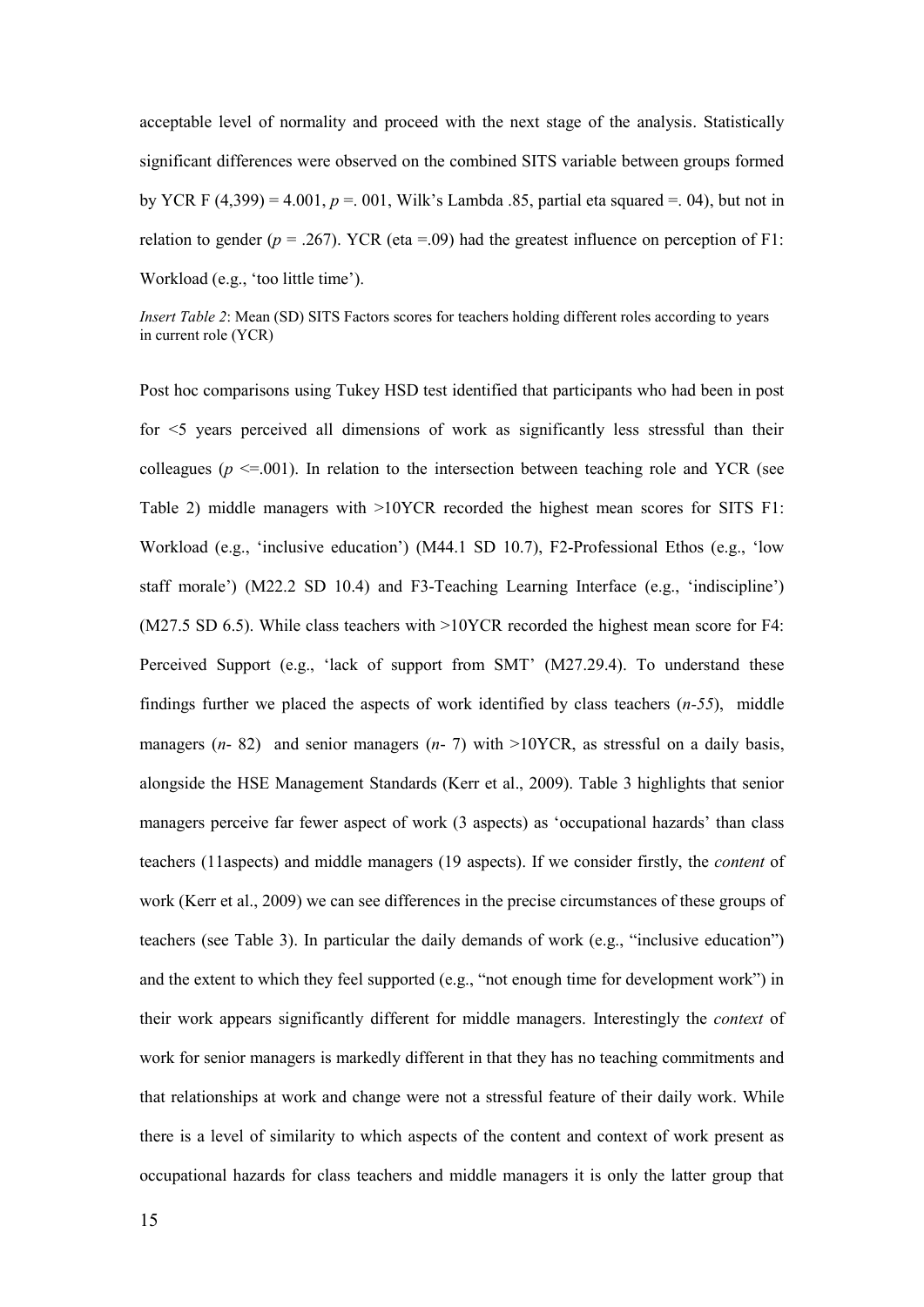cite the following as stressful on a daily basis: 'low staff morale', 'curriculum change', 'deadlines', 'overload of new ideas' ,'not enough time for development work' , 'balancing additional responsibilities with teaching', 'too much time spent working at home' and 'ineffectiveness due to time constraints'.

#### DISCUSSION

#### *Perceptions of Work and Well-Being*

With a view to further understanding significant differences in perception of work and wellbeing (Author et al., 2013) the research reported here considered the influence of gender and YCR. Initial findings appear to confirm that 'teaching' has the hallmarks of a stressful occupation (Carton and Fruchart, 2014; Kyriacou, 2001) with around 50 per cent of class teacher and senior managers reporting work as *very* stressful. These figures are well above the one-third of teachers reporting work as 'very/extremely' stressful in a range of studies (e.g., Brown et al., 2002; van Dick and Wagner, 2001) and higher than reported by Dunlop and Macdonald within the Scottish context in 2004 (44 per cent = 'very' to 'extremely' stressful). Moreover, the proportion of middle managers (66 per cent) indicating work as *very* stressful was higher than reported more recently within the Irish (50 % - Kerr et al, 2011) and Scottish (60% - Porter, 2014) context respectively. We could argue that these comparison are not sound as our scale did not give 'extremely' as an option , nonetheless these figures are based on our participants selecting the highest level of 'stress' available on our scale  $(0-3; 3 = 1)$ 'very' stressful).

Interestingly, and in opposition to research in the field (e.g., Chaplain, 2008; Gyllestan and Palmer, 2004) we observed no significant gender differences at any point in the study however, significant differences where apparent in relation to YCR. In contrast to Dunlop and MacDonald's (2004) study which explored teacher well-being within the Scottish context, some of our senior managers (<5YCR) reported their well-being as compromised this steadily decline with senior managers (>10YCR) scoring below the threshold indicative of caseness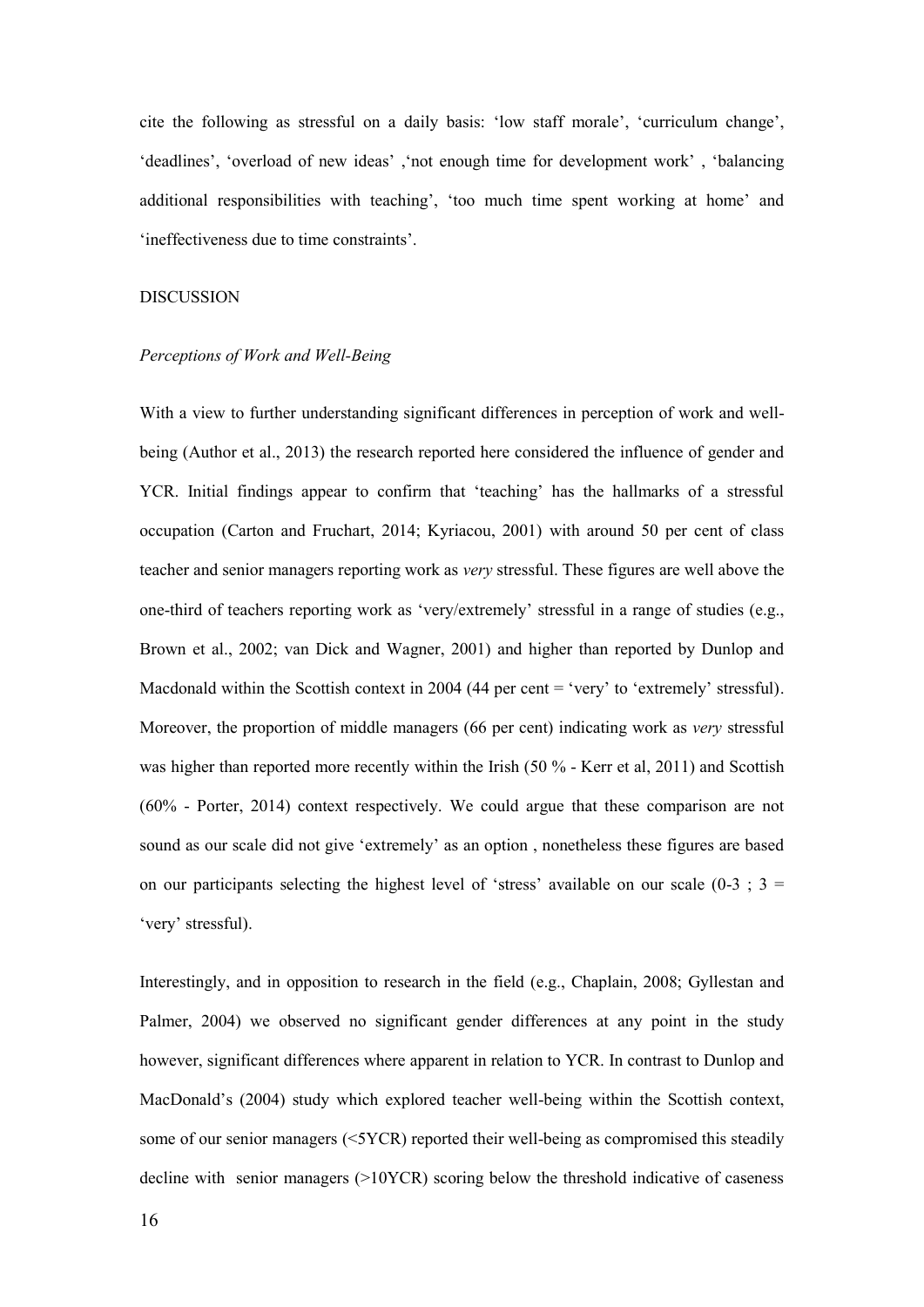(Millings-Monk, 2004).However, it is concerning that between 15 and 29 per cent of class teachers and middle managers with >10YCR reported a worrying decline in their normal levels of well-being (GHQ-30:  $>20$ ), at the time of this study. These levels of compromised well-being would be of real concern within any general population (Ho, 1996; Moffat et al., 2004) and indicate that for some of our teachers at least 20 of the GHQ-30 items (e.g., 'feeling less able to concentrate') were an issue. While we did not directly ask teachers if they felt there was a link between work stress and health (Dunlop and MacDonald, 2004) we observed a positive inverse relationship between perceptions of work (GPW/SITS) and wellbeing (GHQ-30). In addition, we noted that SITS, which encapsulates potential occupational hazards within this context, explained 34 per cent of the variance in well-being scores (GHQ-30). We have no intention here to claim a causal link and must acknowledge that these findings could be reflective of an adverse reaction to "stressors" (Bartholomew et al., 2014) that are not work-related or indeed an outcome of teachers' efforts to manage their work-life balance (Author et al., 2013). Alternatively, the timing of our study which coincided with one of the 'main' stress points in the secondary school year (April – May 2010) as well as the imminent enactment of the ground breaking curriculum for excellence (Hulme et al., 2009) may have influenced perceptions of work and well-being.

Findings may also be simply reflective of the range of discourses around teacher stress which could lead to a consensual belief that teaching is stressful (Jarvis, 2003). However, we would suggest that while there is a general consensus that work is stressful across the group as a whole, teaching role and more specifically years in current role appeared to be an antecedent of participants perceiving their work as stressful and indeed a decline in 'subjective wellbeing', for some of our class teachers but in particular middle managers with >10YCR. We would argue that these findings add further weight to growing concerns about quality retention (Beltman et al, 2011; Gold et al., 2010; Gu et al., 2007) along with the immediate and long term impact of work stress within the teaching profession (e.g., Bartholomew et al., 2014; Chan et al., 2010, Kerr et al., and Porter, 2014). However, we are aware of the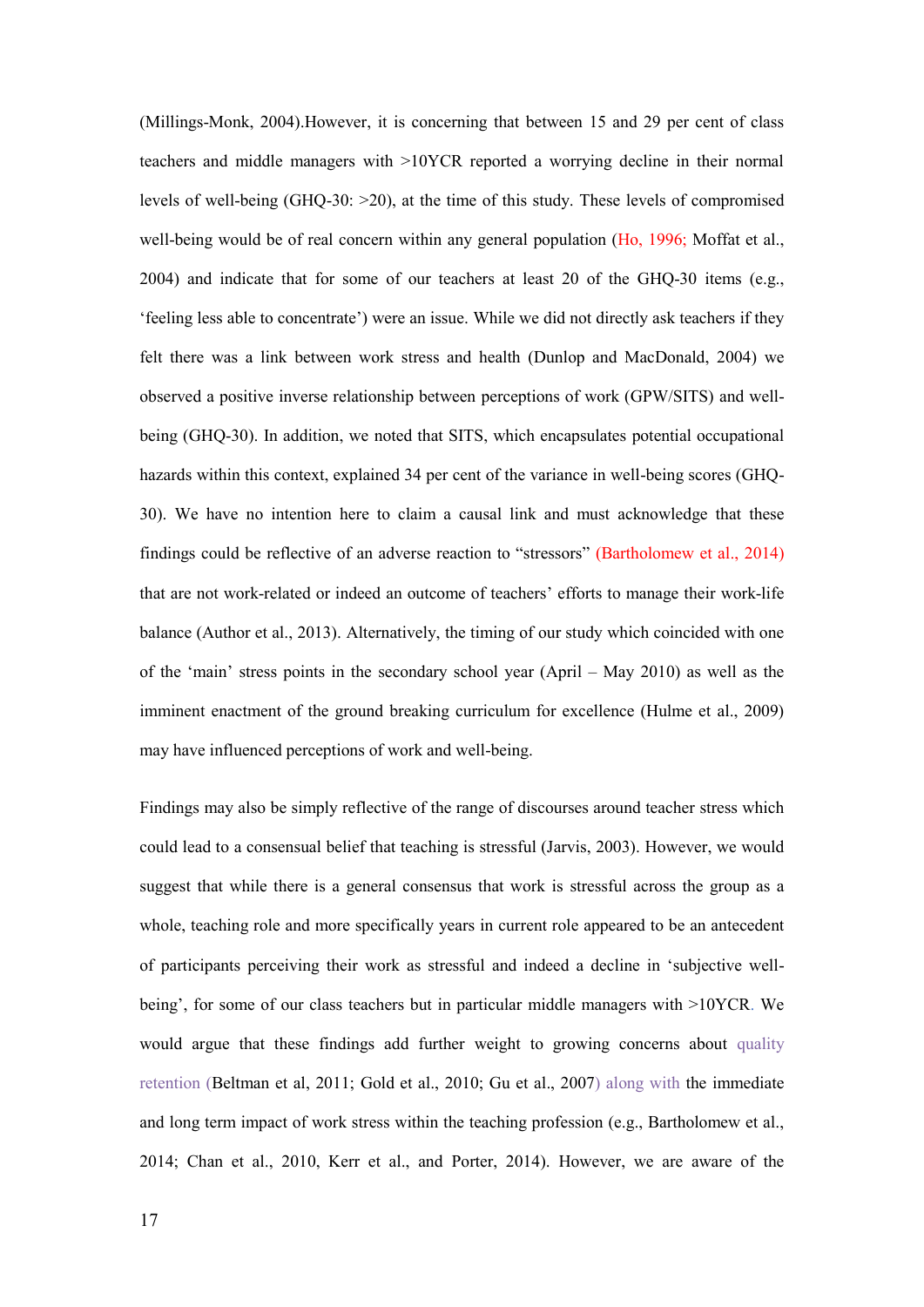limitations associated with utilizing self–report measures exclusively to explore work stress (Kyriacou, 2001, Gugliemi & Tartov, 1998). We have tried, within this study, to address this by firstly, ensuring we used a measure of work stress that was initially developed on the basis of not our, but teachers phenomenological accounts of daily stressors within the Scottish context (Author et al., 2009). Secondly, our well-being measure invited participants to reflect on changes in their normal levels of well-being rather than us defining 'normal' for them.

#### *Perceptions of Occupational Hazards*

We were keen to understand why between 47 and 66 per cent of these groups of teachers considered their work to be 'very' stressful' and, were intrigued by the fact that some of our class teachers and middle managers with >10YCR, had reported a significant decline in their normal levels of well-being. When we explored perceptions of work we observed distinct differences in the precise circumstances of our groups of teachers with >10YCR. Interestingly participants who had been in the profession for the least amount of time  $(<$  years) appeared to be less vulnerable (Gallant and Riley, 2014) in that they perceived all aspects of work as significantly less stressful We noted that the occupational hazards identified by senior managers related exclusively to the *conten*t of work (e.g., 'workload', 'too little time', and 'too much paperwork') and, that some similarities in how class teachers and middle managers perceived the *content* of work were evident. For example, both groups cited demands such as "workload", "inclusive education", "too little time", "indiscipline"; "too much paperwork"; "low-level indiscipline"; and "pupil motivation", as stressful on a daily basis (see Table 3). To some extent these findings resonate with a range of national and international studies (e.g., Cosgrove, 2000; Ferguson et al., 2012, Griffith et al, 1999; Guiglemi and Tatrow, 1998; Hall at al., 2000, Nixon et al, 2011, Porter, 2014; Teacher Assurance, 2013). The content of work is epitomized by a fine balancing act between the demands of work  $(e.g., "workload"$  and "indiscipline") which is played out in schools across the world on a daily basis. However, Griffith et al (1999) would argue that exposure to these intrinsic demands of teaching alone, is not necessarily an antecedent of stress. We would suggest that it was not simply exposure that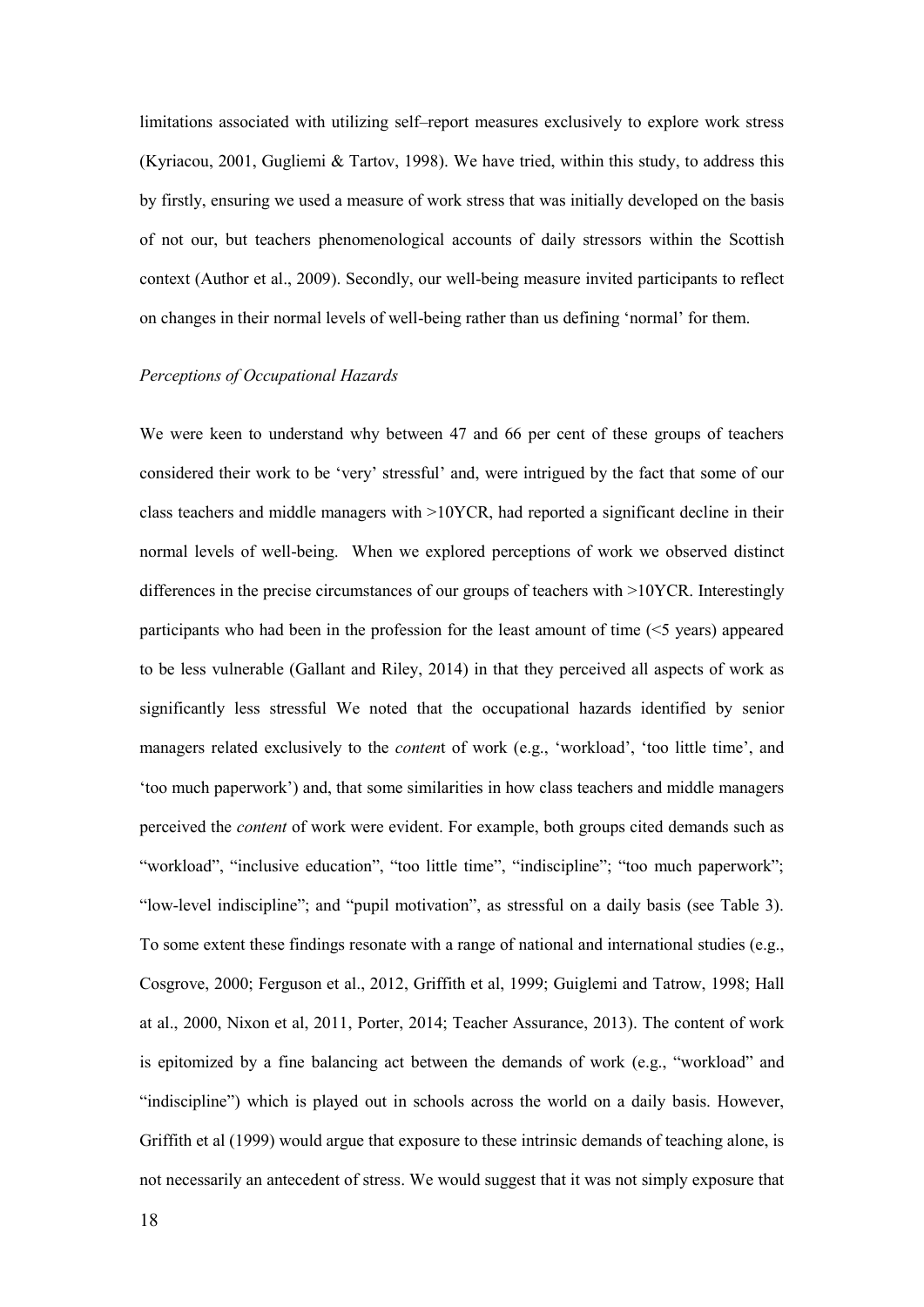was an issue here, but teachers' subjective perceptions of (Brown et al., 2002, Montgomery and Rupp,2005) and transactions with their working environment (Mark and Smith, 2011; Travers and Cooper, 1996). We acknowledge the cumulative impact that a continuous stream of daily stressors such as these could have over time (Lazarus and Folkman, 1984; Admiraal et al., 2000). Furthermore, we suggest that this range of occupational hazards associated with the very 'content' of work *alone*, could have a negative impact on teacher motivation (Flock et al., 2013; Brown et al., 2002) and well-being (Dunlop & MacDonald, 2004; Gold et al., 2010). Overtime these experiences of work could conceivably lead to burnout, disillusionment and impact negatively on pupil learning (Chan et al., 2010; Skaalvik and Skaalvik, 2010) and teachers' professional performance (Wiley, 2000). However, this is only part of the story and it would be remiss of us to simply focus on the quantity or indeed cumulative nature (Thoits, 2010, Admiraal et al., 2000) of these daily occupational hazards. We must consider the extent to which the fluid interactions between these teachers, the content *and* the context of their work may have influenced their perceptions of work and wellbeing. It was interesting to note that, within the context of this study, senior managers with >10YCR did not cite any aspect of the *context* of their work as stressful nor did they report a significant decline in their normal levels of well-being. We could argue here that these specific findings may be reflective of the small number of senior managers and/or the fact that SITS did not truly capture the lived experiences of senior managers (Author et al., 2013). It may also be that this is due to the fact that even although almost 90 per cent of senior managers had >15 years of teaching experience 66 per cent had only been in their current role for <5 years (See Table 1).

*Insert* Table 3*.* Class Teachers, Middle Managers and Senior Managers with >10 YCR Perceptions' of Occupational Hazards Compared to the HSE Management Standards.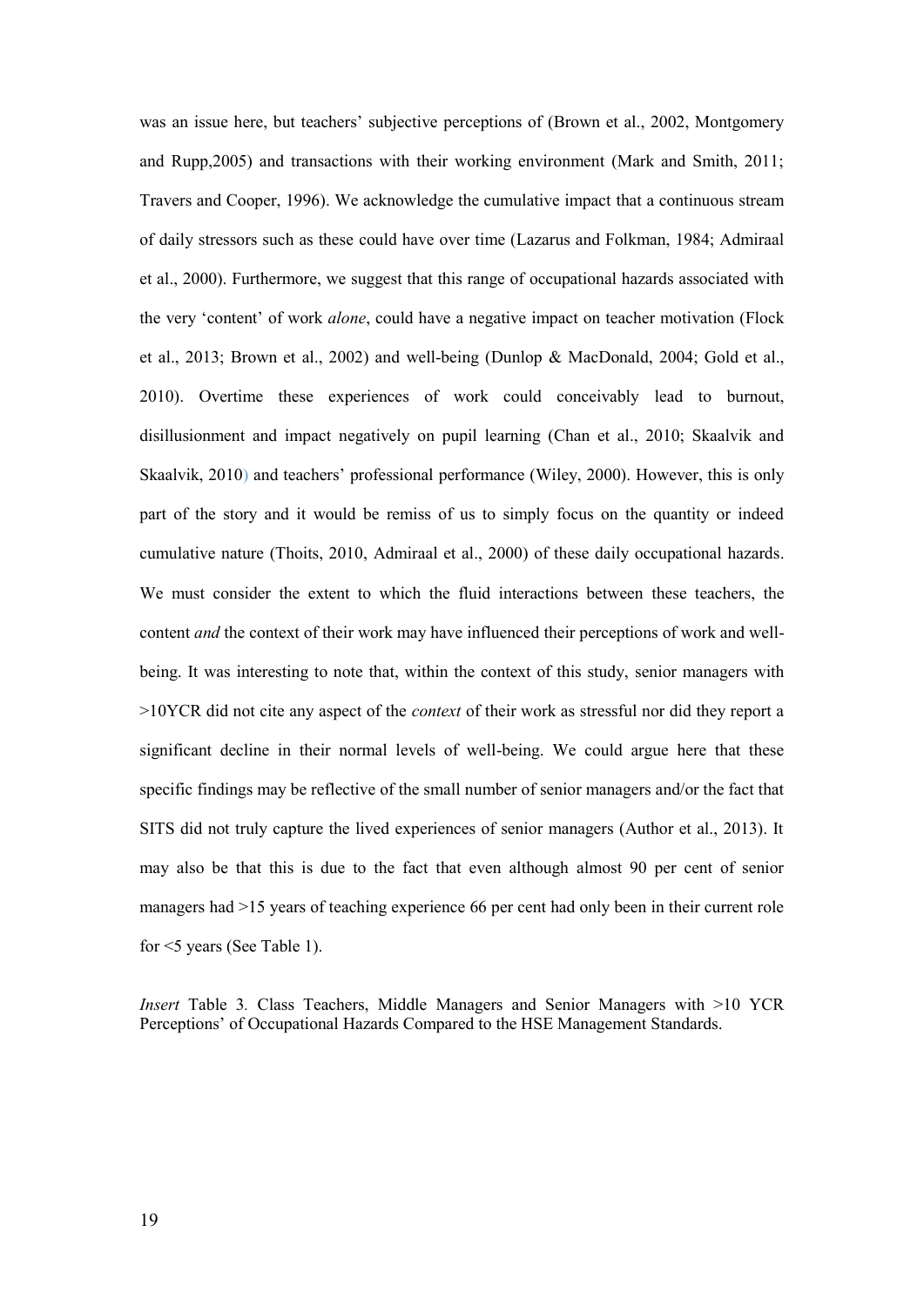We now specifically turn our attention to class teachers and middle managers with  $>10$ YCR. For class teachers (85 per cent \*) and middle managers (75 per cent \*) with >10YCR, the *context* of work was firstly defined by the weekly teaching\* allocation that came with their *role*. In addition the majority of these teachers had >15 YTE and, as this study was completed in 2010, therefore had borne witness to the unprecedented changes which had been part of Scottish education since 1996 (Lennon, 2003). When we firstly consider their perceptions of *relationships* at work, it was clear that a number of common factors would have certainly impacted on the relationship between both groups of teachers and their pupils (e.g., "pupil motivation", "pupil manners" and underachieving pupils"). Notably, for middle managers "low staff morale" was a daily source of stress and potentially could have impacted on the extent to which positive working practices could be promoted (Kerr et al., 2009) as could issues pertaining to the management of pupils' behavior (e.g., "low level indiscipline") and threats to their authority (e.g., "erosion of teachers' authority"). It is argued that a perceived erosion of teachers' authority coupled with the challenges of minimizing pupil disruption while maximizing learning and providing an inclusive environment (Hulmes, 2003) within the work context, could influence the extent to which these teachers, who had >10YCR felt they had *control* over how they do their work (Boyle et al., 1995; Kerr et al., 2000). If we add this scenario to the feelings of accountability which must be inextricably linked to the stress associated with 'pupil motivation' and 'achievement', we perhaps gain a degree of insight into why the 66 and 51 per cent of middle managers and class teachers respectively report their work as very stressful. As these teachers are investing their efforts to meet the usual demands of work they are also managing *relationships* with pupils, which appear to be challenging. Building on the notion of *support* (Kerr et al., 2009) a lack of time in general is perceived as a significant source of stress. If we consider time as a resource, it would appear that physical support within the work context may also be an issue for both groups. However, it is middle managers only who are concerned about the amount of "time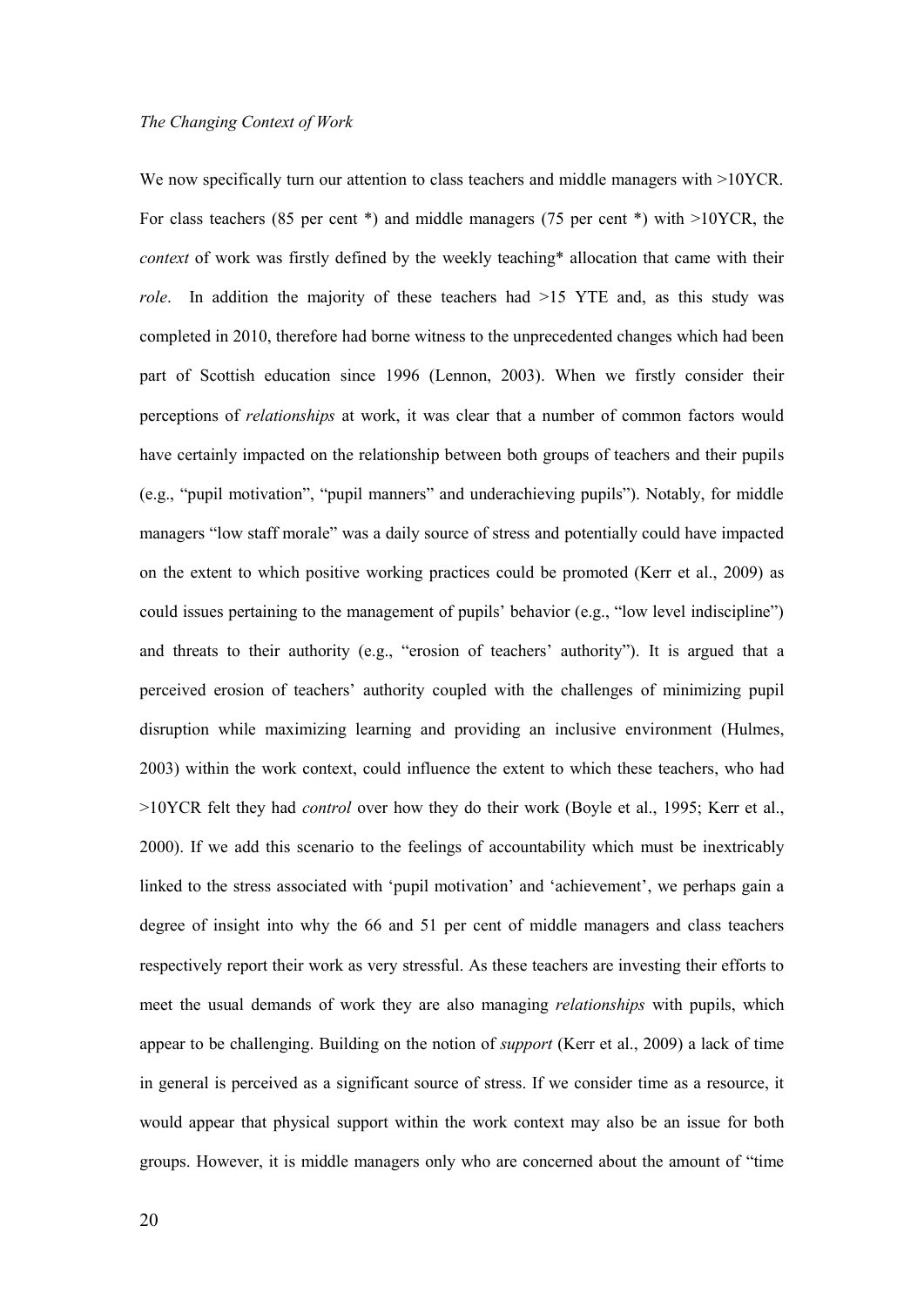they spend working at home", "the challenges of "balancing teaching with their additional responsibilities" and "low staff morale" as a daily source of stress (See Table 3). We know that teacher absence and ill health can impact negatively on their colleagues (Bartholomew et al., 2014) but we would argue here that low staff morale could also impact negatively on those teachers who are present. Bearing this in mind and, when we add systemic stressors such as change (Jarvis, 2003) to the equation, we begin to see some additional and significant differences in the precise circumstances of these two groups of teachers.

Both groups cite "changing demands" as stressful however, middle managers also perceive 'curriculum changes' and 'overload of new ideas' as stressful on a daily basis. Notably, they also raise concerns about not "having enough time for development work" and how 'ineffective time constraints makes them feel'. We would suggest that in the case of these middle managers, findings clearly draw our attention to the *consequences* of change and a perceived lack of time. In effect , this key difference in the precise circumstances of our groups of teacher may illuminate why 66 per cent of this group report teaching as very stressful and. why almost one third report a worrying decline in their normal levels of wellbeing (GHQ-30 >20). We have no means of gauging how 'change' has been managed and communicated (Kerr et al., 2009) within the context/s of this study or indeed verifying this 'lack of time' but findings may suggest that middle managers in particular, who have been in their current role for >10 years, are feeling the impact of 'change' (Zach and Inglis, 2013). We would argue that it may not be change itself that is the issue but how the challenges of change and, a perceived lack of time has impacted on and indeed shaped middle managers with >10YCR, daily transactions with work (Jennings and Kennedy, 1996; Hart et al., 2010) and, moreover how they *feel* about their work.

Against this backdrop we also know that middle managers are charged with being and supporting other as they become 'agents of change' and 'curriculum developers' (Priestley et al., 2014) and, that they are central to the enactment of the ground breaking curriculum for excellence (Priestley and Humes, 2010). Previously we have argued that it was the nuances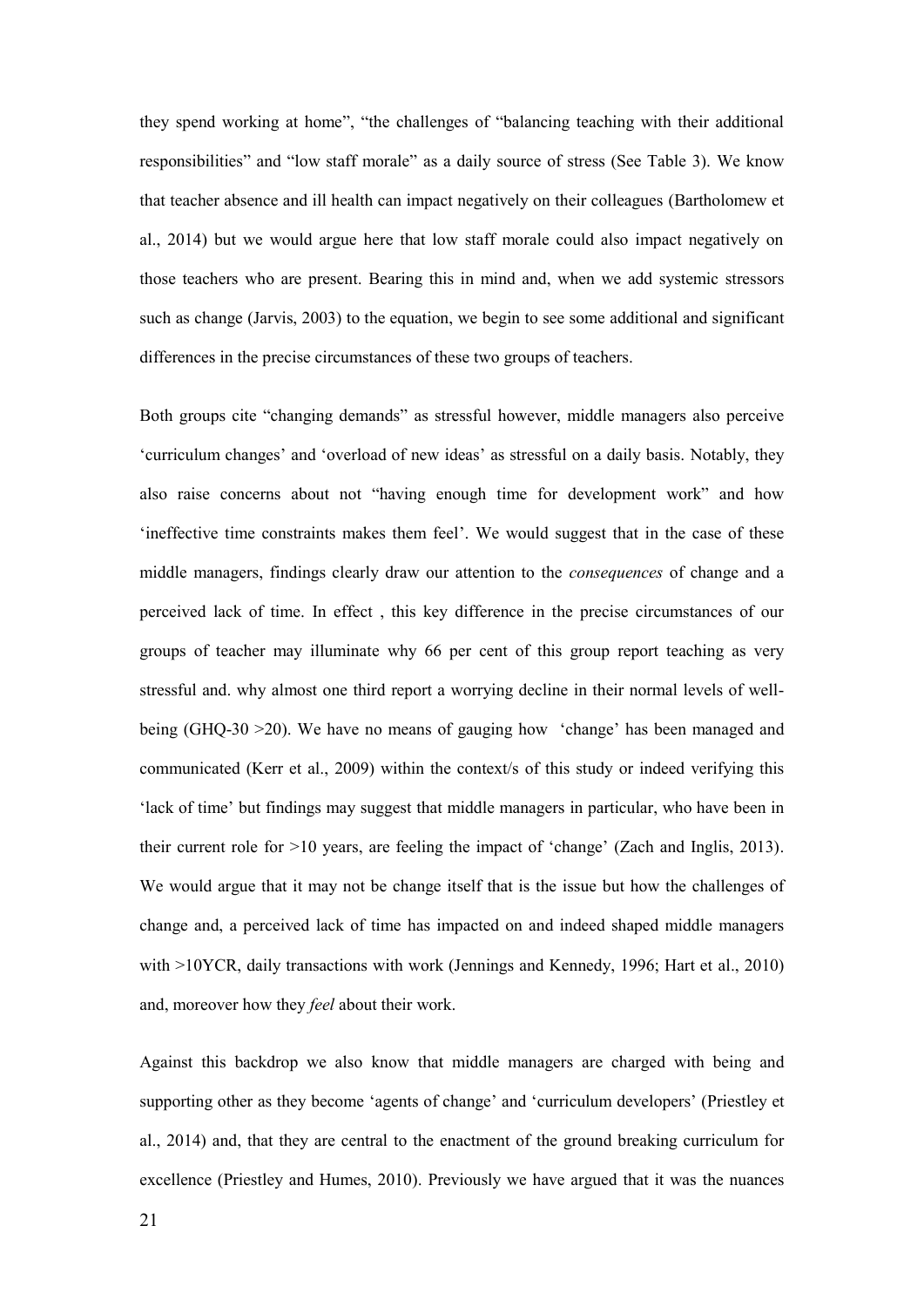and demands of the role of middle management that explained significant difference in perceptions of work stress and well-being (Author, et al., 2013). However, at this juncture we would argue that years in current role clearly played a role in how class teachers and middle managers specifically, perceived work. If we also contemplate the significant decline in normal levels of well-being reported by middle managers  $>10$ YCR and, the physical (e.g., "tiredness") and emotional (e.g., "under constant strain"; "everything getting on top of me") manifestations often associated with work stress (Quick et al., 1997; Jones and Bright, 2001) we would suggest that these teachers may be feeling the strain of work (Wilson, 2002) or having an adverse reaction to work (Bartholomew et al., 2014). Of course, we fully acknowledge at this point, that adding a qualitative dimension to this study, would have helped us to test this assumption out by fully explore how teachers actually feel. What we do know however, is that they are *feeling* the consequences of change and a perceived lack of time.

#### *Conclusions*

Within the context of this study around 50 per cent of class teachers and middle managers generally perceived work as *very* stressful and this view was shared by 66 per cent of middle managers. When we noted no gender differences at any point in this study significant differences in perceptions of work in general, well-being and aspects of work were apparent in relation to YCR. Middle managers in general reported a significantly greater decline in their normal levels of well-being than any other group. This was especially apparent in the case of middle managers with >10YCR but it should be noted that while 29 per cent of these middle managers reported a worrying change in their well-being this was also the case for 15 per cent of class teachers with >10YCR (GHQ-30 >20). These specific groups of teachers reported that they felt 'much more tired than usual'; 'under constant strain' and 'that everything was getting on top of them'. When we compared the precise circumstances of teachers with >10YCR it was clear that while middle managers perceived most aspects of work as significantly more stressful than any other group, there was some similarities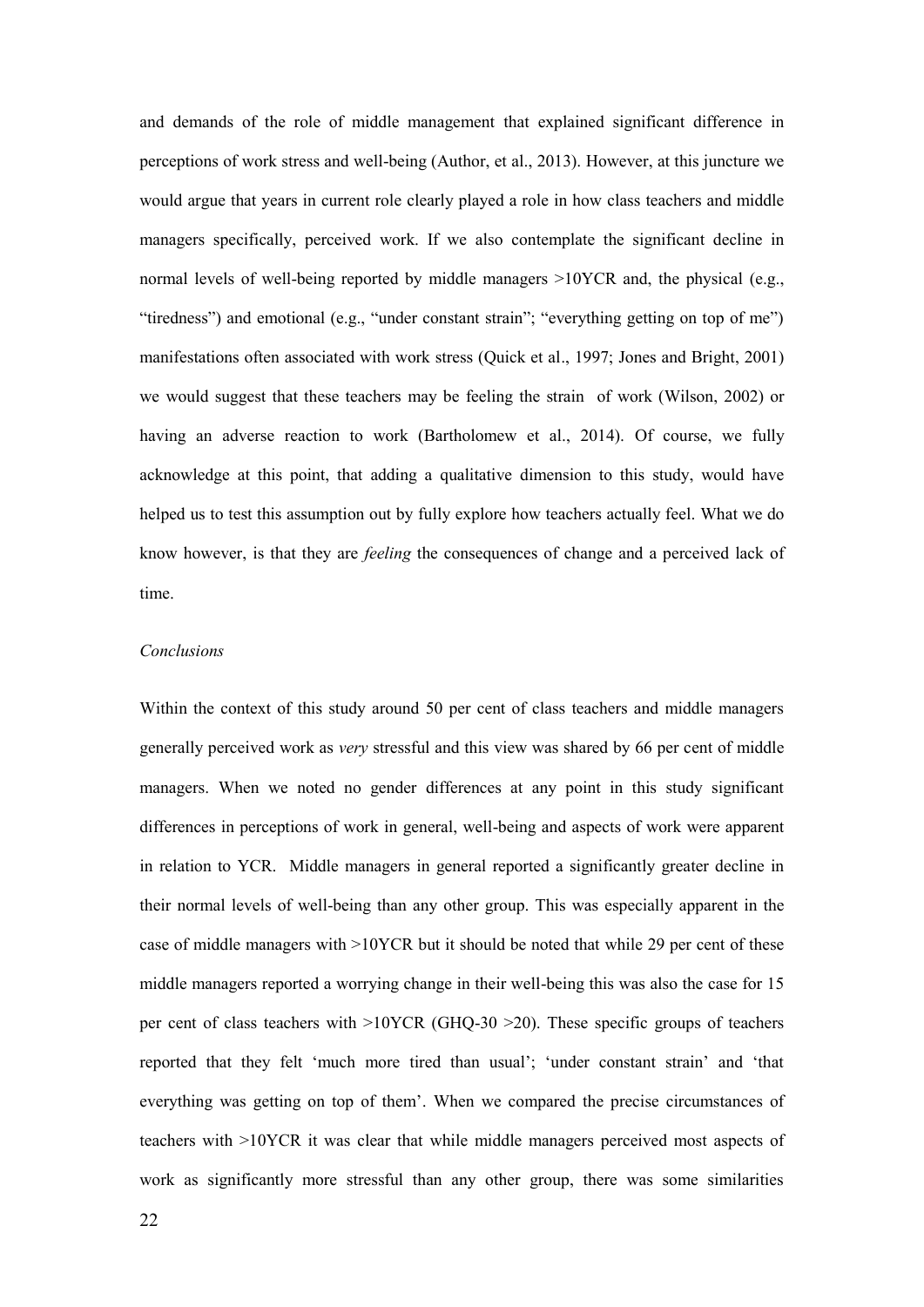between how they and class teachers perceived both the content and context of work. In contrast no senior manager reported any aspect of the context of work as stressful. Notably, middle managers were the only group, who appeared to be concerned with "low staff morale" "balancing additional responsibilities", and we would suggest the *consequences* of change ( "not enough time for development work") and a lack of time ("too much time working at home"; "ineffectiveness due to time constraints"). We argue here that as 'change' has fed into the multiple transactions that these middle managers with >10YCR specifically, engage with on a daily basis, this may have redefined the very nature of their *unique* professional contexts. For some it may be that such a scenario has created a state of dis-equilibrium and vulnerability (Fullan. 2001; Hargreaves, 2005). The role they hold at this moment in time has to be enacted within a very different context than previously experienced. It is therefore possible that, their perceptions of work are contingent on the extent to which they now feel their professional and personal resources are 'fit for purpose' or indeed match the demands of the their role (Kourmousi, et al., 2015). We would imagine that years in current role would bring with it a level of successful adaptation to the demands of any role along with an increased capacity to manage change. However, if the landscape around us continues to shift from the familiar, how we *feel* within such a context, could increase our sense of vulnerability, while impacting on our efficacy as teacher and our well-being

#### Implications

What is it not yet known is whether the daily transactions of middle managers especially, with the content and context of work, set within a climate of *low staff morale* and *change* and a perceived lack of *time* will become a challenge too far and, in the longer term, impact on teacher well-being, quality retention and the educational experiences of those in their care. Our middle managers have provided an insight to their reality in terms of the demands of work and the apparent consequences of change and a perceived lack of time. We would strongly suggest that these teachers are in need of space if we wish to ensure that YCR does not become an antecedent of work stress and lead to significant declines in normal levels of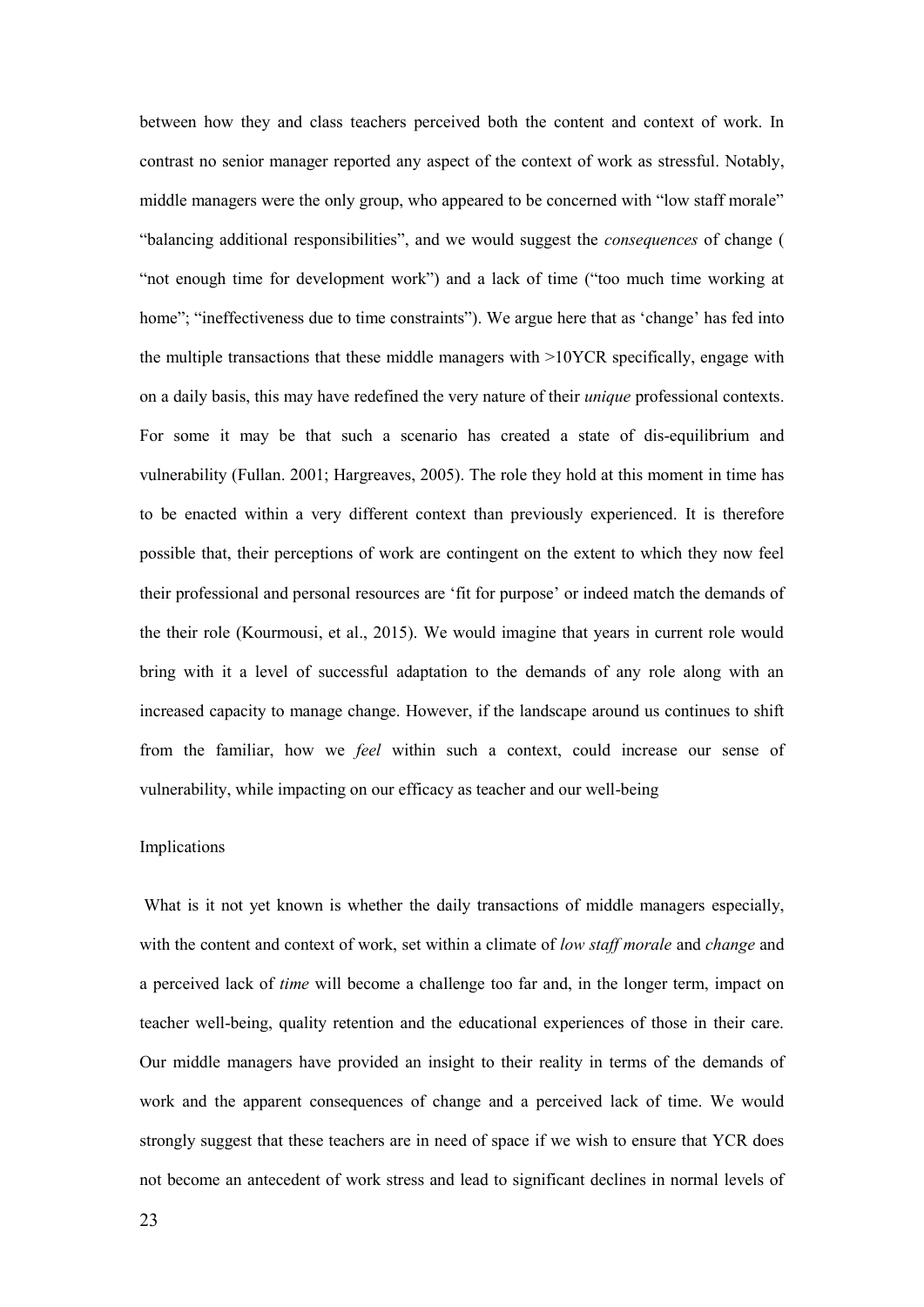well-being. One solution would be to provide more time during the working week, for not just our middle managers but also for those class teachers, who will be managers of the future. This would enable them to reflect on the demands of their role within most recent context/s of change. Of course, this would incur a financial cost as any attempt to give teachers time to make sense of change and, actually breathe during the working week, could only be achieved if we employ more teachers (or shorten the 'formal' school day for pupils). Alternatively, we could learn from other countries and professions across the globe and build sabbaticals into our teachers' learning journey, rather than having their personal development and professional learning simply as an 'add-on' to their busy working lives. It may be that to spread the cost we develop flexible sabbatical programmes and consider the timing of these in order that we can avoid teachers hitting the ten year wall, apparent within this study. We would imagine that years in current role would bring with it a level of successful adaptation to the demands of any role along with an increased capacity to manage change. However, if the landscape around us continues to shift from the familiar, how we *feel* within such context of change, could increase our sense of vulnerability, while impacting on our sense of efficacy and our well-being. We recognize the importance of having access to quality career long professional learning and the role that professional learning networks can play in this (Ipsos Mori Scotland, 2016), however it may be that we now need to re-consider the *nature of the space* in which professional learning takes place. The gift of time we argue for here, would provide teachers with the physical and emotional space to reflect and re-charge, but also in the long run, could impact positively on teacher well-being, their capacity to manage the content of work, and significantly, enhance the learning experiences and achievements of the young people they engage with across their teaching career. We would argue that to enable teachers to sustain their motivation and maintain their well-being over time and, with a view to achieving quality retention and high quality educational provision, this would be a small price to pay.

#### References

24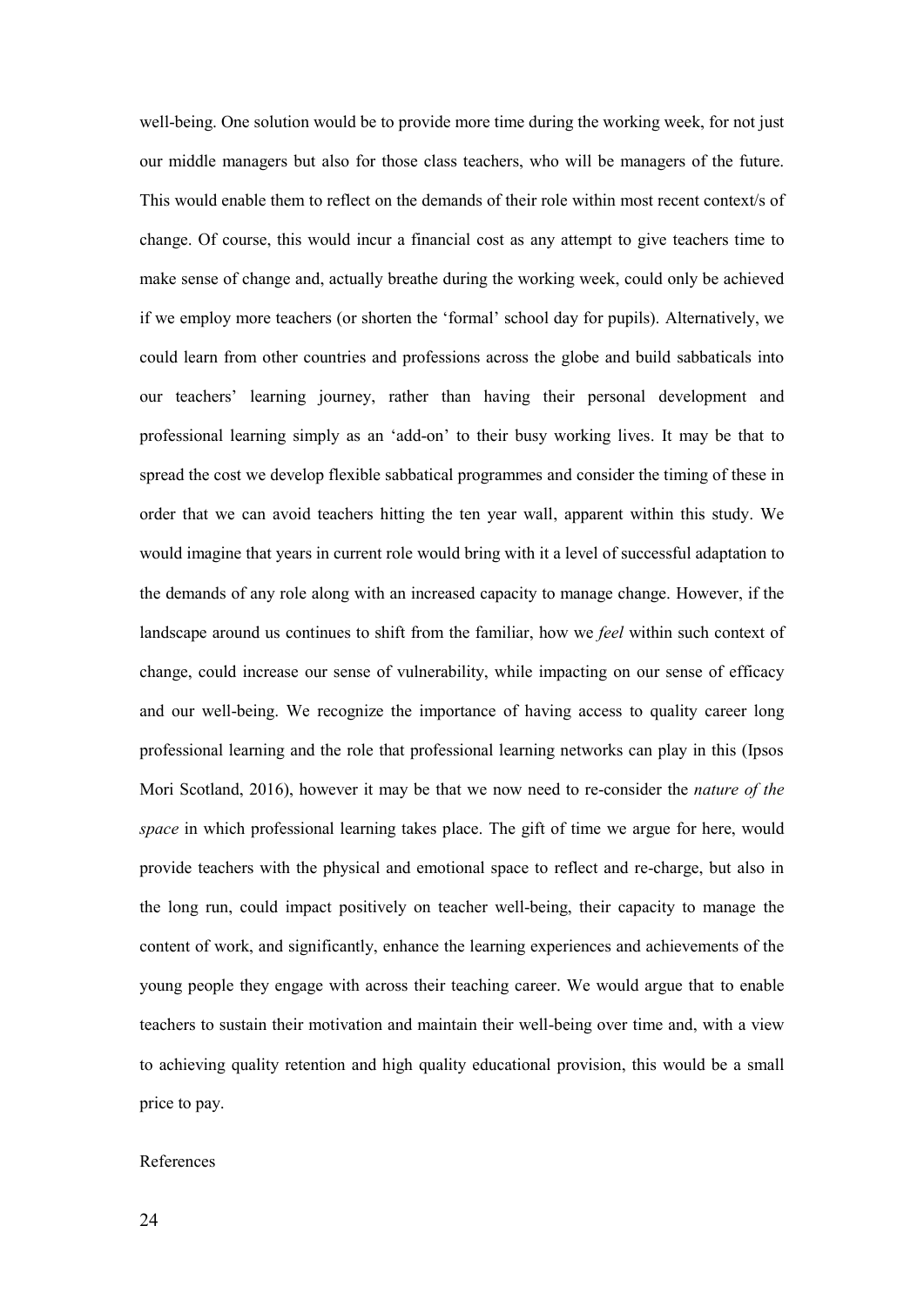- Acker, G. M. 2004. "The effect of organizational conditions (role conflict, role ambiguity, opportunities for professional development and social support) on job satisfaction and intention to leave among social workers in mental health care." *Community Mental Health Journal,* 40 (1): 65-73.
- Admiraal, W.F., Korthagen,F.A.J., and Wubbels, T. 2000. "Effects of student teacher coping behaviours", *British Journal of Educational Psychology,* 70(1): 33-52.
- Bartholomew, K.J., Ntoumanis, N., Cuevos, R., and Lonsdale, C. 2014. "Job pressure and illhealth in physical education teachers: The mediating role of psychological need thwarting." *Teaching and Teacher Education*, 37: 101-107.
- Brown, M., & Ralph, S., and Brember, S. 2002. "Change linked work related stress in British Teachers". *Research in Education*, *67:1-12.*
- Beltman, S., Mansfield, C., and Price, A (2011). Thriving not just surviving: a review of the literature on teacher resilience. *Educational Research Review*, *6*, 185–207
- Boyle, J.G., Borg, M.G., Falzon, J. M., and Baglioni, S. 1995. "A structural model of the dimensions of teacher stress". *British Journal of Educational Psychology*, *65:49-67.*
- Carton, A., and Fruchart, E. 2014. "Sources of stress, coping strategies, emotional experience: effects of the level of experience in primary school teachers in France". *Educational Review,* 66(2):245-262
- Chan, A. H. S., Chen, K., and Chong, E. Y. L. 2010. "Self-reported stress problems among teachers in Hong Kong". *AIP Conference Proceedings*, 1285: 420–434.

Chaplin, R. P. 2008. "Stress and Psychological Distress among Trainee Secondary Teachers in England". *Educational Psychology,* 28(2):195-209

- Cousins, R., Mackay. J.S.,Clark ,S.D., Kelly. C., Kelly, P.J., and McCaig, R.H. 2004. "Management Standards' and work-related stress in the UK: Practical development". *Work & Stress,*18(2):113-136.
- Cosgrove, J. 2000. *Breakdown: The facts about stress in teaching*, London: Routledge -Falmer.
- Day, C., and Kington, A.2008. *"Identity, well-being and effectiveness: the emotional* contexts of teaching*". Pedagogy, Culture & Society*, 16, (1):7–23
- Day, C., Edwards., A., Griffith,A. & Qing, Gu. (2011). *Beyond Survival: Teachers and Resilience*. Nottingham: University of Nottinsgham
- Devos, C, Dupriez, V., and Paquay, L. 2012. "Does the social working environment predict beginning teachers' self-efficacy and feelings of depression". *Teaching and Teacher Education*, 28:206-217.
- Donaldson, G. 2011. "Teaching Scotland's Future". *A Report of a review of teacher education in Scotland*, Edinburgh, U.K.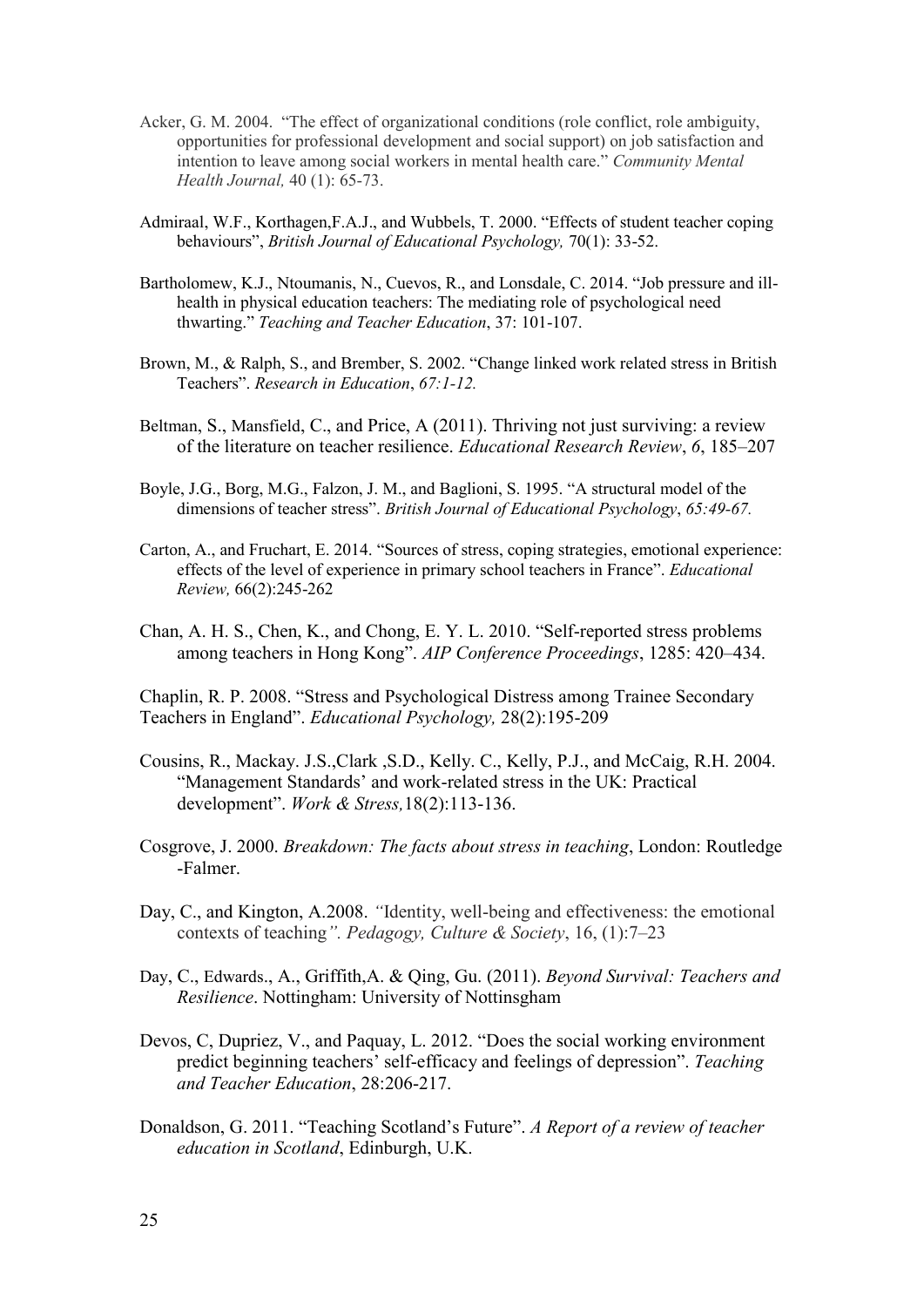- Dunlop, C.A., and Macdonald, E.B. 2004.*The Teachers Health and Well Being Study Scotland*, Healthy Working Lives Group, The University of Glasgow, commissioned by NHS Scotland and Teacher Support Scotland.
- Ferguson, K., Frost, L., and Hall, D.2012. ".Predicting Teacher Anxiety, Depression, and Job Satisfaction". *Journal of Teaching and Learning,* 8 (1):27-42.

Field, A. 2005. *Discovering Statistics Using SPSS* (2nd Ed.), London: SAGE

- Flock, L., Goldberg, S. B., Pinger, L., Bonus, K., and Davidson, R. J. 2013. "Mindfulness for teachers: A pilot study to assess effects on stress, burnout and teaching efficacy". *Mind, Brain and Education : The Official Journal of the International Mind, Brain, and Education Society*, *7*(3): 182–195.
- Fullan, M. 2002.*Change forces with a vengeance*. London, New York : Falmer.
- Gold, E., Smith, A., Hopper, I., Herne, D., Tansey, G., and Hulland, C. 2010. "Mindfulnessbased stress reduction (MBSR) for primary school teachers". *Journal of Child and Family Studies*, 19(2):184–189.
- Gallant, A., and Riley, P. 2014. "Early career teacher attrition: new thoughts on an intractable problem". *Teacher Development*, 18(4):562–580.
- Goldberg, D.P. (1972). *The Detection of Psychiatric Illness by Questionnaire*. Monograph No 21, London: Oxford University Press.
- Griffith, J., Steptoe, A., and Cropley, M. 1999."An investigation of coping strategies associated with job stress". *British Journal of Educational Psychology ,*69: 517-53
- Guglielmi, R.S .,and Tatrow, K. 1998. "Occupational Stress, Burnout, and, Health in Teachers: A Methodological and Theoretical Analysis". *Review of Educational Research,* 68 (1):61-99.
- Gu, Q., and Day, C. 2007. "Teachers' resilience: a necessary condition for effectiveness". *Teaching and Teacher Education*, 23:1302-1316.
- Gyllensten, K. and Palmer, S. 200S. "The role of gender in workplace stress: A critical literature review". *Health Education Journal.* 64(3):271-288.
- Hall, J., Wilson, V., Sawyer, B., and Carroll, L. 2000. *Teachers' Workload Survey*: A Survey conducted on behalf of the Educational Institute of Scotland. Edinburgh: Scottish Council for Research in Education (SCRE).
- Hart, P.M., Wearing, A.J., Conn, M., Carter, N.L., and Dingle, R.2000. "Development of the School Organisational Health Questionnaire: A measure for assessing teacher morale and school organisational climate". *British Journal of Educational Psychology,* 70(2): 211-228.
- Hargreaves, A. 2005. "Educational change takes ages: Life, career and generational factors in teachers' emotional responses to educational change". *Teaching and Teacher Education*, 21:967–983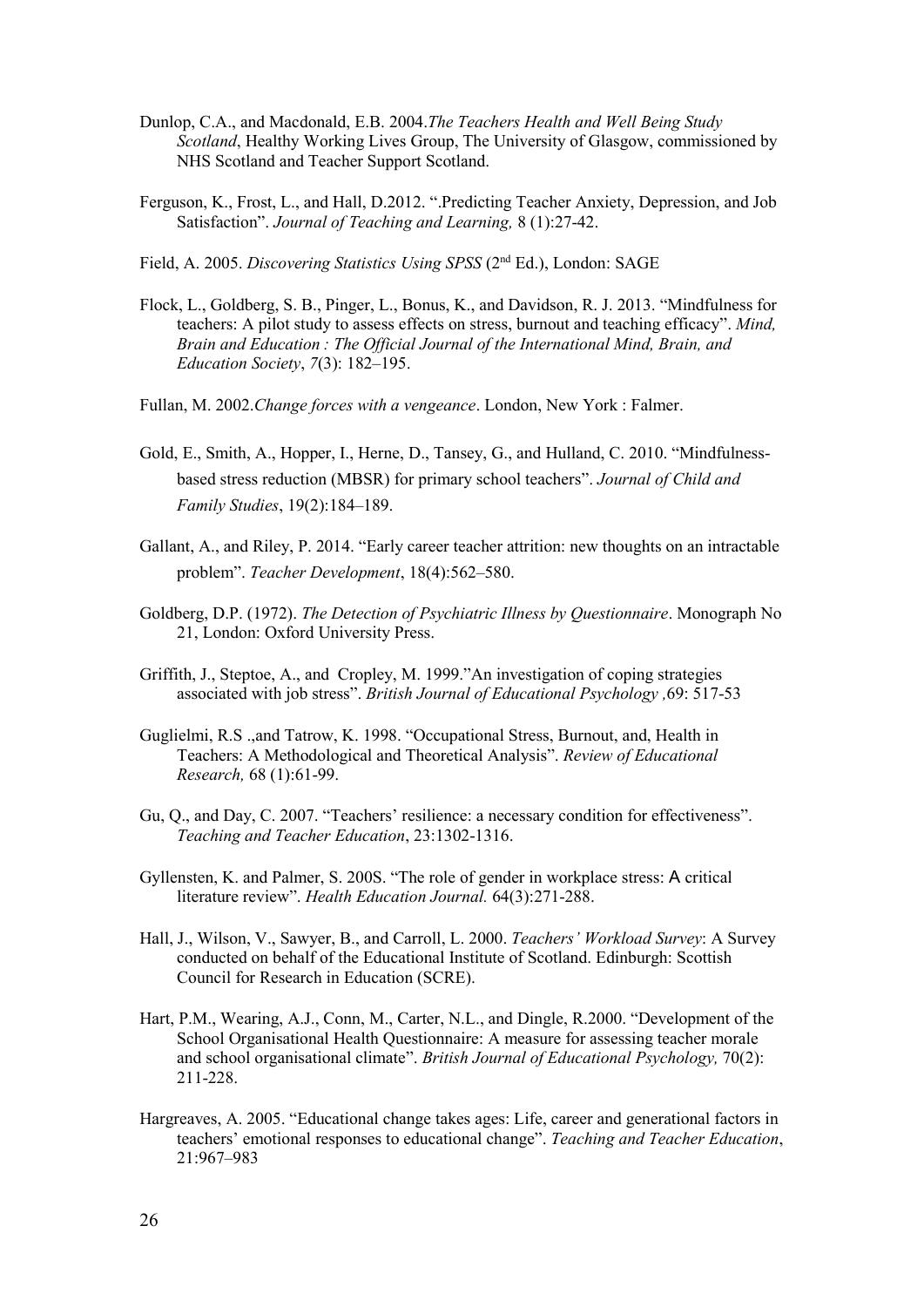- Ho,J.T.S.1996. "Stress, Health and Leisure Satisfaction: The Case of Teachers". *International Journal of Educational Management*, 10:41-48
- Hulme, M., Buamfield, V., Livingstone, K., and Menter, I. 2009. The Scottish Curriculum in Transition: Curriculum for Excellence, Paper presented at the British Educational Research Association Annual Conference, 2-5 September, 2009.
- Ipsos Mori, Scotland. 2016. Evaluation of Teaching Scotland's Future , Edinburgh, U.K
- Jarvis, M. 2003. "Can Social Representations Theory Explain Negative Responses from Teachers to CBT-Based Stress Management Training?: A Case Analysis". *Stress News*, 15(3): 1-7.
- Jennings, C., and Kennedy, J. 1996. *The reflective professional in Education*. London: Kingsley (Jessica).
- Johnstone, M., and Munn, P. 199). *Teachers Workload and Associated Stress*, Edinburgh: Scottish Council for Research in Education (SCRE).
- Jones, F., and Bright, J. 2001. "*Stress, myth, theory & research*. Harlow, England: Pearson Education.
- Karatzias A, Power KG, Flemming J, Lennan F and Swanson V .2002. "The Role of Demographics, Personality Variables and School Stress on Predicting School Satisfaction/Dissatisfaction: Review of the literature and research findings". *Educational Psychology*, 22 (1): 33-50.
- Kerr, R. A. Breen, J., Delaney, M., Kelly, C and Miller, K. 2011."A Qualitative Study of Workplace Stress and Coping in Secondary Teachers in Ireland". *Irish Journal of Applied Social Studies*: 11(1):26-38.
- Kerr, R., McHugh, M., and McCrory, M. 2009. "HSE Management Standards and stressrelated work outcomes". *Occupational Medicine*, 59(8):574–579.
- Kyriacou, C. 2001. "Teacher stress: Directions for future research". *Educational Review*, 53(1):27–35.
- Kourmousi, N., Darviri, C., Varvogli, E., and Alexopoulos. E. C..2015. "Teacher Stress Inventory: validation of the Greek version and perceived stress levels among 3,447 educators". *Psychology Research and Behavior Management*, 8: 81–88.
- Lennon, F. 2003.*Organisation and Management in the Secondary School*. In T. G. K. Bryce & W. M. Humes (Eds.), *Scottish education: Second Edition Post-Devolution*. Edinburgh, UK: Edinburgh University Press.
- Lazarus, R. S. and Folkman (1984). *Stress, Appraisal and Coping,* New York: Springer
- MacKay C.J, .Cousins R, .Kelly P, J,. Lee S, and McCaig . R, H. 2004."Management standards and work-related stress in the UK: policy background and science". *Work Stress*, 18:91–112.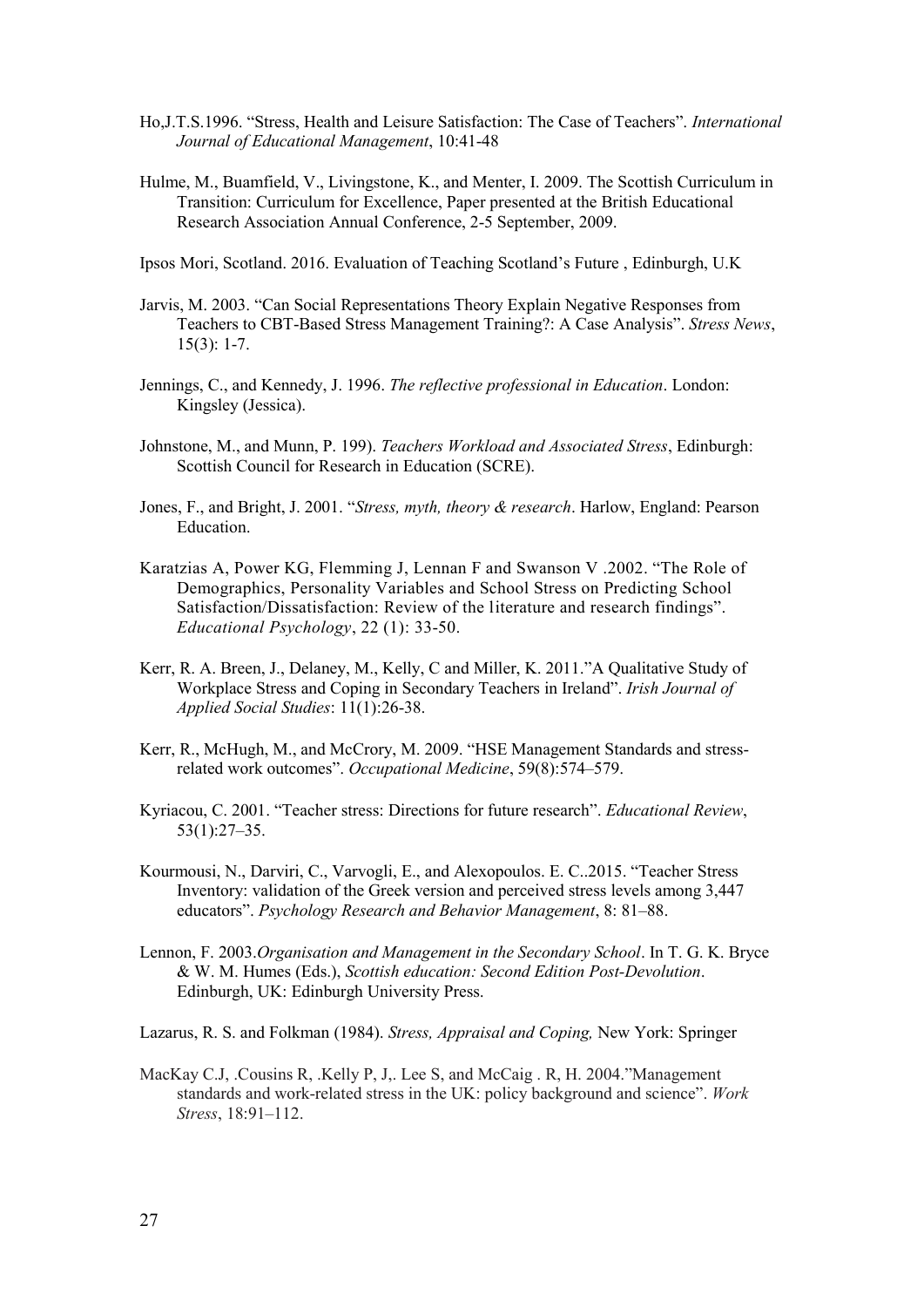- Mansfield, C.F., Beltman, S., Broadley,T., and Weatherby-Fell, N.2016. "Building resilience in teacher education: An evidenced informed framework. *Teaching and Teacher Education*, 54: 77-87.
- Mark, G and Smith, A.P. 2011*. "*Effects of occupational stress, job characteristics, coping and attributional style on the mental health and job satisfaction of university employees", *Anxiety, Stress and Coping*, 25: 63-78.
- McCarthy, C. J., Lambert, R. G., and Reiser, J. 2014. "Vocational Concerns of Elementary Teachers: Stress, Job Satisfaction, and Occupational Commitment". *Journal of Employment Counselling*, 51(2):59–74.
- Millings-Monk, E., 2004. "Student mental health: the case studies". *Counselling Psychology Quarterly*, 17 (4): 395-412.
- Moffat, K, J., McConnachie, A., Ross S., and Morrison J.M .2004. "First year medical student stress and coping in a problem-based learning medical curriculum". *Medical Education* 38 (5):482–491.
- Montgomery, C. and Rupp, A. A. 2005. *"A Meta-analysis for exploring the diverse causes and effects of stress in teachers*". *Canadian Journal of Education*, 28(3):458-486.
- Mulholland. R. 2011. "Enabling the transition of NQTs-is reality so shocking after all". Paper presented at British Educational Research Conference, 6-8 September, Institute of Education, London, U.K.
- Mulholland,R., Mackinlay. A., and Sproule, J. 2013. "Teacher Interrupted: Work Stress, Strain, and Teaching Role". *SAGE Open*, *3*(3):1–13.
- Munn, P., Johnstone, M., and Sharp, S.2004. *Discipline in Scottish Schools: a comparative study over time of teachers' and head teachers' perceptions*, Final Report to SEED, September 2004, Edinburgh: Scottish Executive.
- Nixon, A.E., Mazzola, J.J., Bauera, J., Jeremy. Krueger,R, and . Spector, P.E.2011. "Can work make you sick? A meta-analysis of the relationships between job stressors and physical symptoms". *Work & Stress*, 25 (1):1-22.
- O'Brien, J., and Christie, F. 2008. "A role for universities in the induction of Teachers?:A Scottish Case Study". *Journal of In-Service Education,* 34 (2): 147-163.
- Palmer, S., Cooper, C., and Thomas, K , 2004. "A model of work stress to underpin the Health and Safety Executive advice for tackling work-related stress and stress risk assessments". *Counselling at Work*, 1:1-5
- Pickard, W. 2003. *The history of Scottish education. 1980 to the present day*. In T. G. K. Bryce & W. M. Humes (Eds.), *Scottish education: Second Edition Post-Devolution*. Edinburgh, UK: Edinburgh University Press.
- Porter, S. (2014). *Job Satisfaction and Well-Being Survey*, Report commissioned by the Education Institute of Scotland, Edinburgh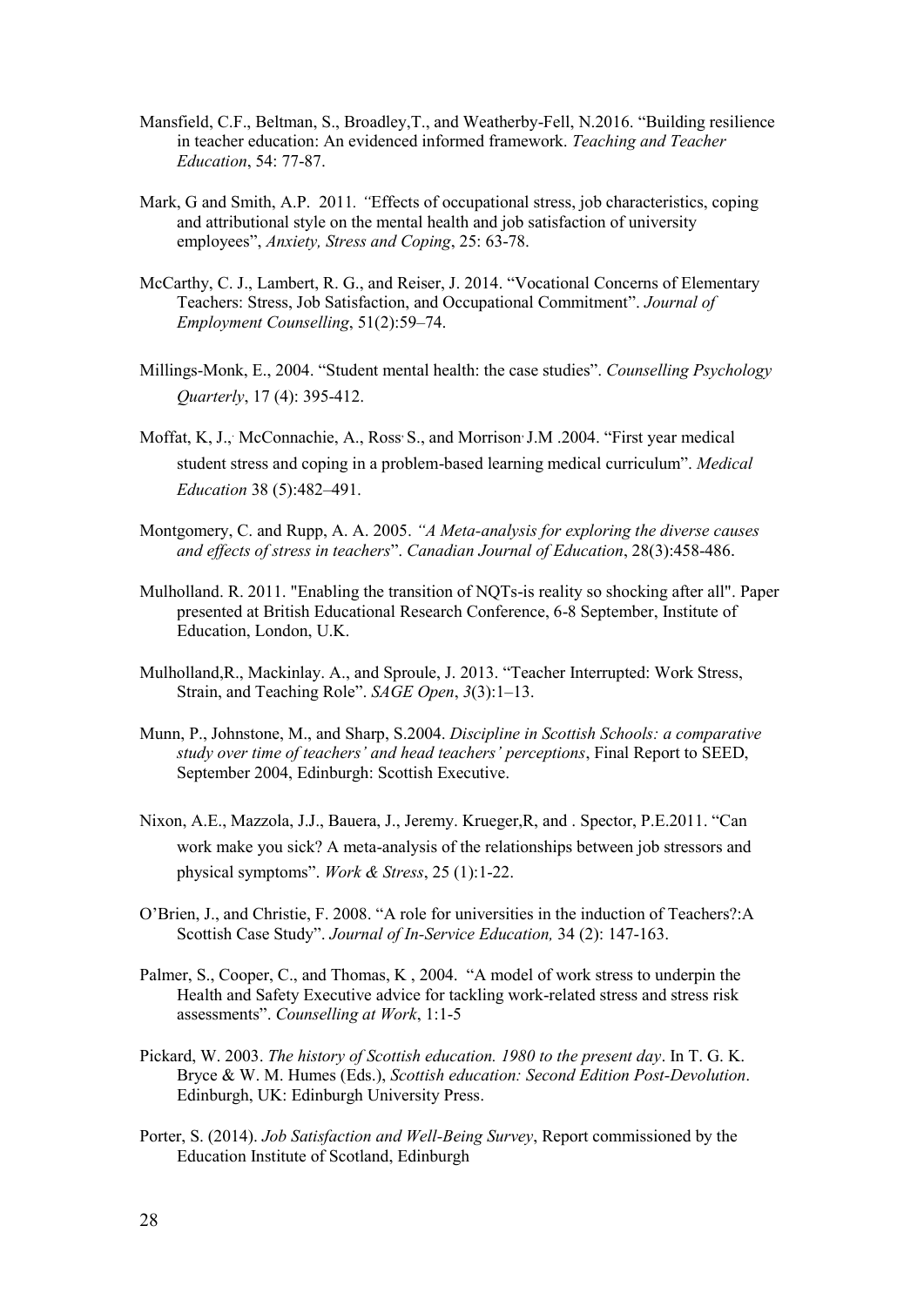- Priestley, M., and Humes, W. 2010. "The development of Scotland's Curriculum for Excellence: amnesia and déjà vu'". *Oxford Review of Education,* 36(3):345-361.
- Priestley, M., Biesta, G. and Robinson, S. 2014. *Teacher agency: what is it and why does it matter?* Keynote Seminar at the 'Teachers Matter - But how?' Conference, Linnaeus University, 23 October 2014
- Quick, J.C., Quick, J.D., Nelson, D.L., and Hurrell, J.J, Jr. 1997. *Preventative stress management in organisations*. Washington, DC: American Psychological Association.
- Richards, J. 2012. "Teacher Stress and Coping Strategies: A National Snapshot". *The Educational Forum*, 76(3):299–316.
- Scottish Education Department.1987. *"Curriculum and Assessment: a Policy for the 90s".*  Edinburgh, U.K.
- SEED. 2001. *A Teaching Profession for the 21st Century*, Edinburgh, Scottish Executive, January 2001.
- Scottish Government .2000. *"Standards in Scotland's Schools Act",* Edinburgh,U.K
- Skaalalvik, E.M., and Skaalvik, S. 2010. "Teacher self-efficacy and teacher burnout: A study of relations". *Teaching and Teacher Education*, 26:1059-1069
- Swann, J., and Brown, Sally. 1997. "The implementation of a national curriculum and teachers' classroom thinking", *Research Papers in Education,* 12 (1): 91-114
- Tabachnick, B. G., and Fidell, L. S. 2001. *Using Multivariate Statistics*. Boston: Allyn and Bacon.
- Teacher Assurance Report .2013. *Stress and Wellbeing Research*, 1(16), London: Teacher Assurance
- Travers, C. J., and Cooper, C.L. 1996.*Teachers Under Pressure: Stress In the Teaching Profession*, London, New York, Routledge.
- Thoits, P.A., 2010. "Stress and Health: Major Findings and Policy Implications".*Journal of Health and Social Behaviour,* 51 (5):541-553.
- Tolmie, A, Muijs, D and McAteer, E 2011, *Quantitative Methods in Educational and Social Research Using SPSS*. London, Open University Press.
- van Dick, R., and Wagner, U. 2001. "Stress and strain in teaching: A structural equation approach". *British Journal of Educational Psychology,* 71:243-259. .
- Wilson, V. 2002*. Feeling the strain: An overview of the literature on teachers' stress* (Research Report No 109). Edinburgh, UK: *The Scottish Council for Research in Education*.
- Wiley, C. 2000. "A synthesis of research on the causes, effects, and reduction strategies of teacher stress", *Journal of Instructional Psychology,*27 (2): 80-87.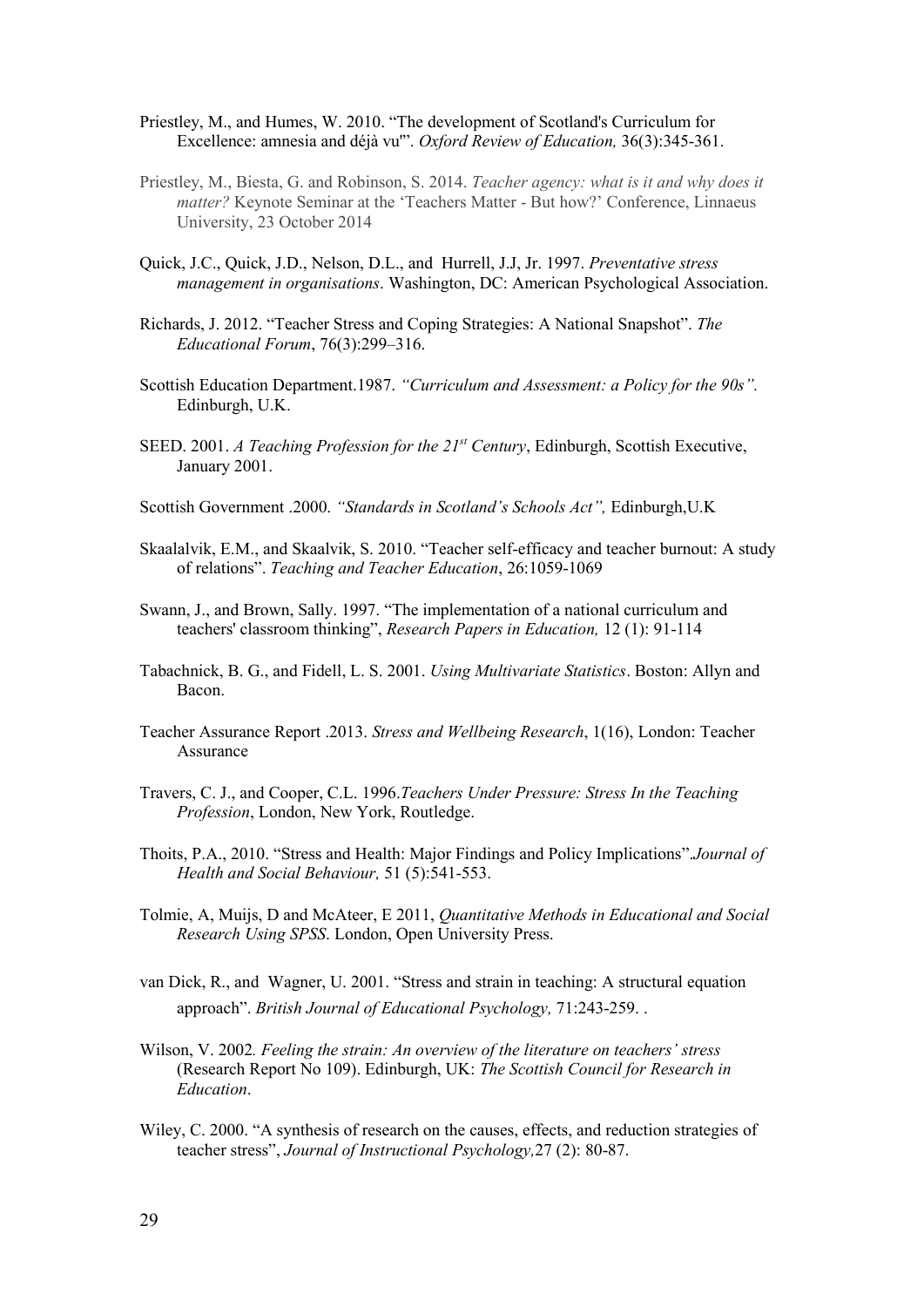- Zach, S., and Inglis, V. 2013. "Physical Education Teachers and Their Attitudes Toward Change : Implementation of the New Horizon Educational Reform". *Journal of Teaching in Physical Education*, 32:355–374.
- Zurlo, M. C., Pes, D., and Siegrist, J. 2010. "Validity and Reliability of the Effort-Reward Imbalance Questionnaire in a sample of 673 Italian Teachers". *International Archives of Occupational and Environmental Health,* 83:665-674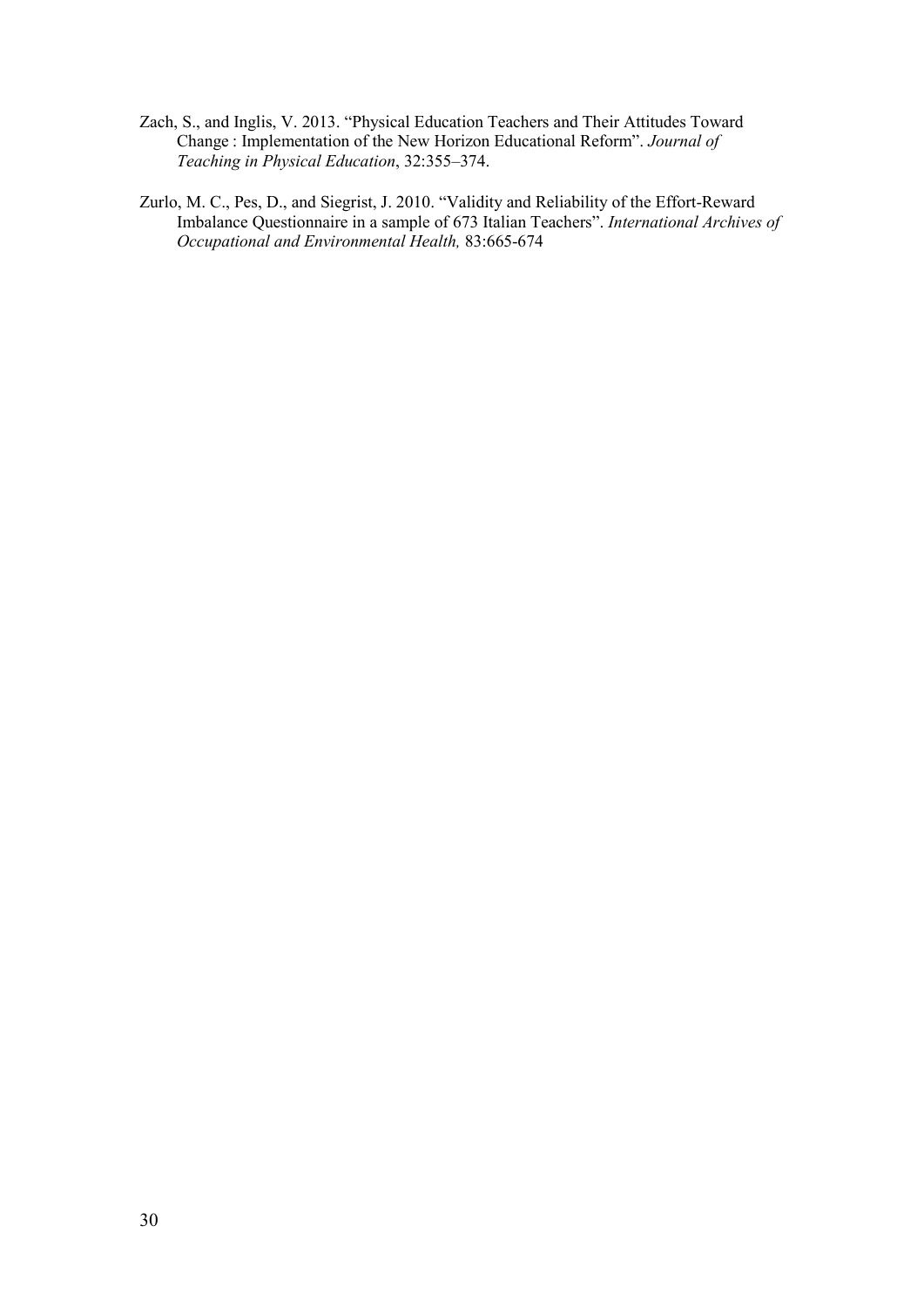

Figure 1. Proportion (%) of teachers according to teaching role who generally perceive work as 'not at all/slightly' (0/1) to 'very' (3) stressful.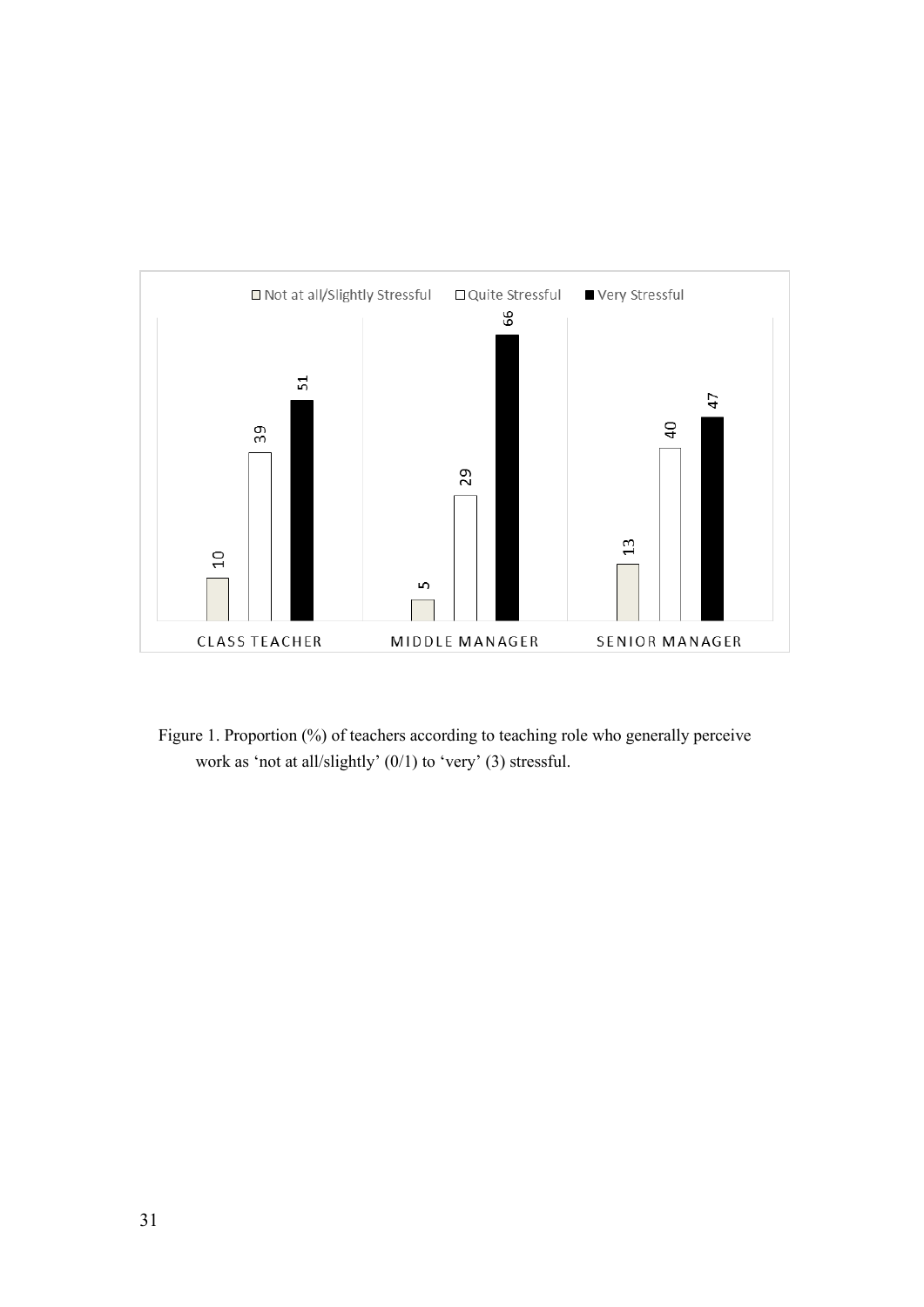

Figure 2 Mean GHQ-30 'case' scores recorded by each group of teachers according to years in current role (YCR).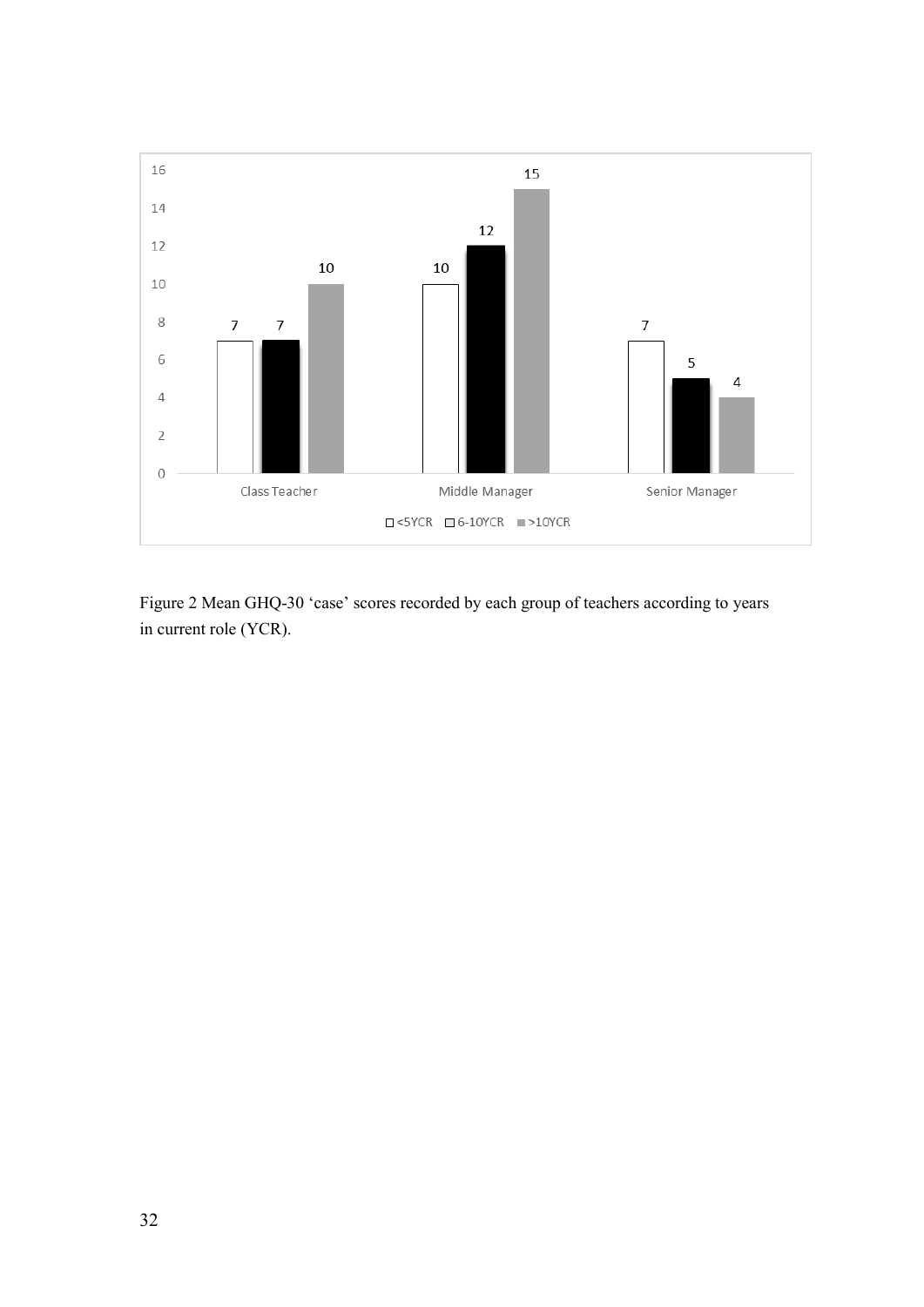|            |          | Class Teacher (n-185)               |      | Middle Manager (n-175)       |      | Senior Manager (n -38) |      |
|------------|----------|-------------------------------------|------|------------------------------|------|------------------------|------|
|            |          |                                     | %    |                              | %    |                        | %    |
| Age        | $30$     | 37                                  | 19.9 | 5                            | 2.9  | 7                      | 17.9 |
|            | >40      | 120                                 | 65.0 | 145                          | 82.8 | 28                     | 74.4 |
|            |          |                                     |      |                              |      |                        |      |
| Gender     | Male     | 61                                  | 32.9 | 86                           | 49.1 | 19                     | 49.9 |
|            | Female   | 124                                 | 67.1 | 89                           | 50.9 | 20                     | 50.1 |
|            |          |                                     |      |                              |      |                        |      |
| <b>YTE</b> | $<$ 5    | 42                                  | 22.7 | $\overline{7}$               | 4.0  | 0                      | 0.0  |
|            | $5 - 15$ | 49                                  | 26.5 | 26                           | 14.9 | 4                      | 10.5 |
|            | $>15$    | 94                                  | 50.8 | 142                          | 81.1 | 34                     | 89.5 |
|            |          |                                     |      |                              |      |                        |      |
| <b>YCR</b> | $1 - 5$  | 85                                  | 46.0 | 51                           | 29.2 | 25                     | 65.7 |
|            | $6 - 10$ | 43                                  | 23.2 | 41                           | 23.4 | 6                      | 15.8 |
|            | >10      | 55                                  | 30.8 | 82                           | 47.2 | 7                      | 18.4 |
|            |          |                                     |      |                              |      |                        |      |
| $n - 399$  |          | YTE= 'years of teaching experience' |      | YCR= 'years in current role' |      |                        |      |

| Table 1. Frequency Distribution (f/ %) within groups formed by teaching role according to gender, age, |  |  |
|--------------------------------------------------------------------------------------------------------|--|--|
| years of teaching experience (YTE) and years in current role (YCR)                                     |  |  |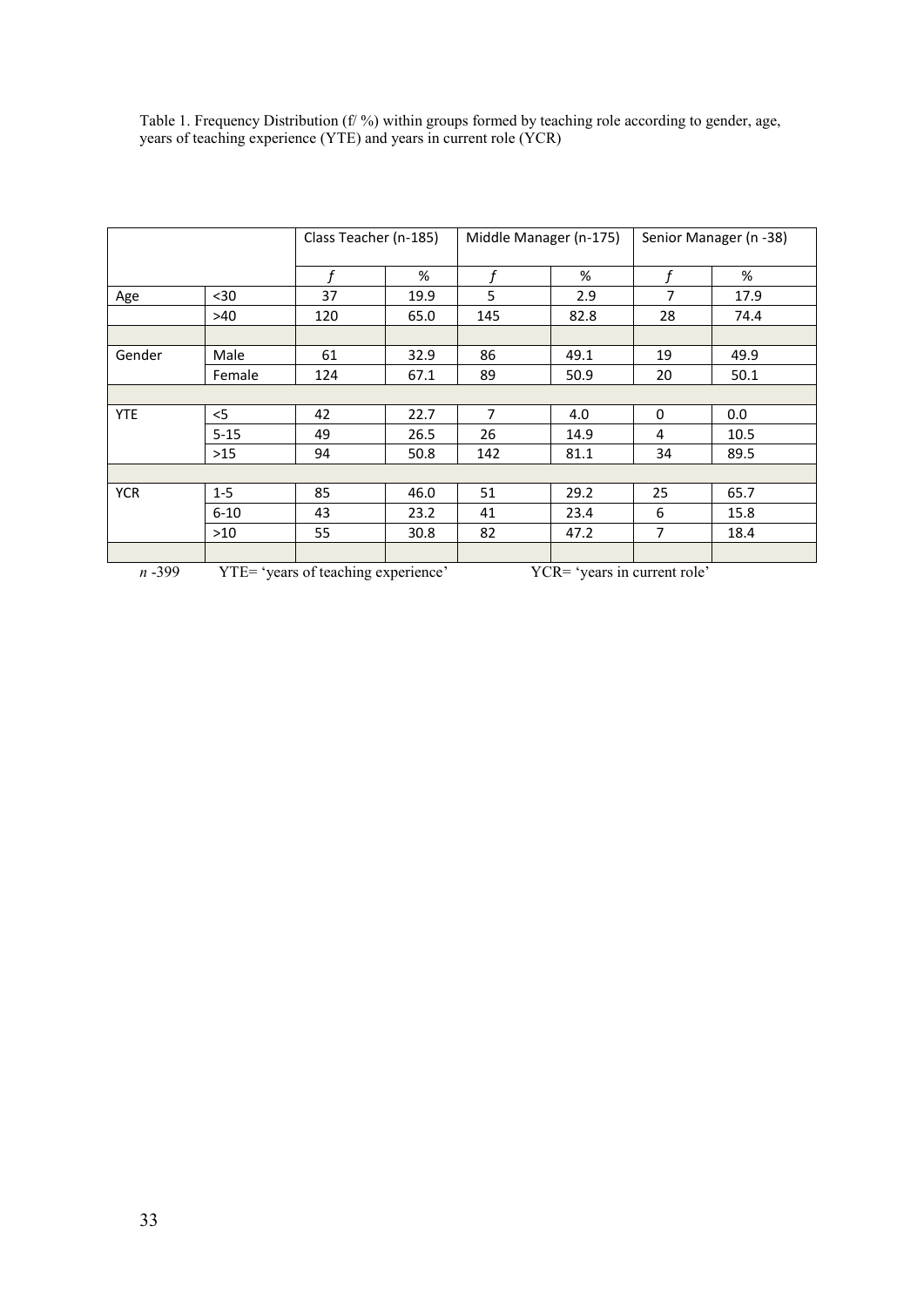| Table 2. Mean (SD) SITS Factors scores for teachers holding different roles according to years in |  |
|---------------------------------------------------------------------------------------------------|--|
| current role (YCR)                                                                                |  |

|                        |            |                |      | Mean (SD) SITS Factors scores |                |                 |               |
|------------------------|------------|----------------|------|-------------------------------|----------------|-----------------|---------------|
| <b>Teaching Role</b>   | <b>YCR</b> | $\mathbf f$    | %    | SITS F1:WL                    | SITS F2: PE    | SITS F3:TLI     | SITS F4:PS    |
|                        |            |                |      | $X=35.9(14.5)$                | $X=18.7(10.1)$ | $X = 24.3(8.8)$ | $X=10.1(5.7)$ |
| Class Teacher (n-185)  | $1 - 5$    | 87             | 47.0 | $28.9(13.8)*$                 | $16.0(8.8)*$   | $20.6(7.6)^*$   | $8.6(5.6)^*$  |
|                        | $6 - 10$   | 43             | 23.2 | 35.7(12.8)                    | 19.1(10.2)     | 25.3(7.4)       | 11.8(5.4)     |
|                        | $11 - 16$  | 55             | 29.8 | 37.9(13.5)                    | 21.1(10.0)     | 27.2(9.4)       | 12.4(5.1)     |
|                        |            |                |      |                               |                |                 |               |
| Middle Manager (n-175) | $1 - 5$    | 51             | 29.2 | 40.0(12.2)                    | 19.8(9.3)      | 24.5(12.5)      | 10.5(5.9)     |
|                        | $6 - 10$   | 41             | 23.4 | 42.0(13.6)                    | 21.3(9.7)      | 26.4(7.8)       | 10.7(5.4)     |
|                        | $11 - 16$  | 32             | 47.2 | 44.1(10.7)                    | 22.2(10.4)     | 27.5(6.5)       | 11.7(5.1)     |
|                        |            |                |      |                               |                |                 |               |
| Senior Manager (n-38)  | $1 - 5$    | 25             | 65.7 | $24.3(12.4)$ *                | $12.7(7.7)^*$  | $19.6(13.4)^*$  | $5.0(5.3*)$   |
|                        | $6 - 10$   | 6              | 15.8 | $29.0(16.8)*$                 | $13.3(4.2)^*$  | $20.3(7.1)^*$   | $5.6(5.3)*$   |
|                        | $11 - 16$  | $\overline{7}$ | 18.4 | 22.8(12.20*                   | $11.5(5.7)^*$  | $15.0(8.8)$ *   | $5.0(2.8)*$   |

 $n - 399$   $* =$  Scores lower than the group factor mean  $YCR =$  years in current role

WL= Workload; PE = Professional Ethos; TLI = Teaching Learning Interface; PS=Perceived Support